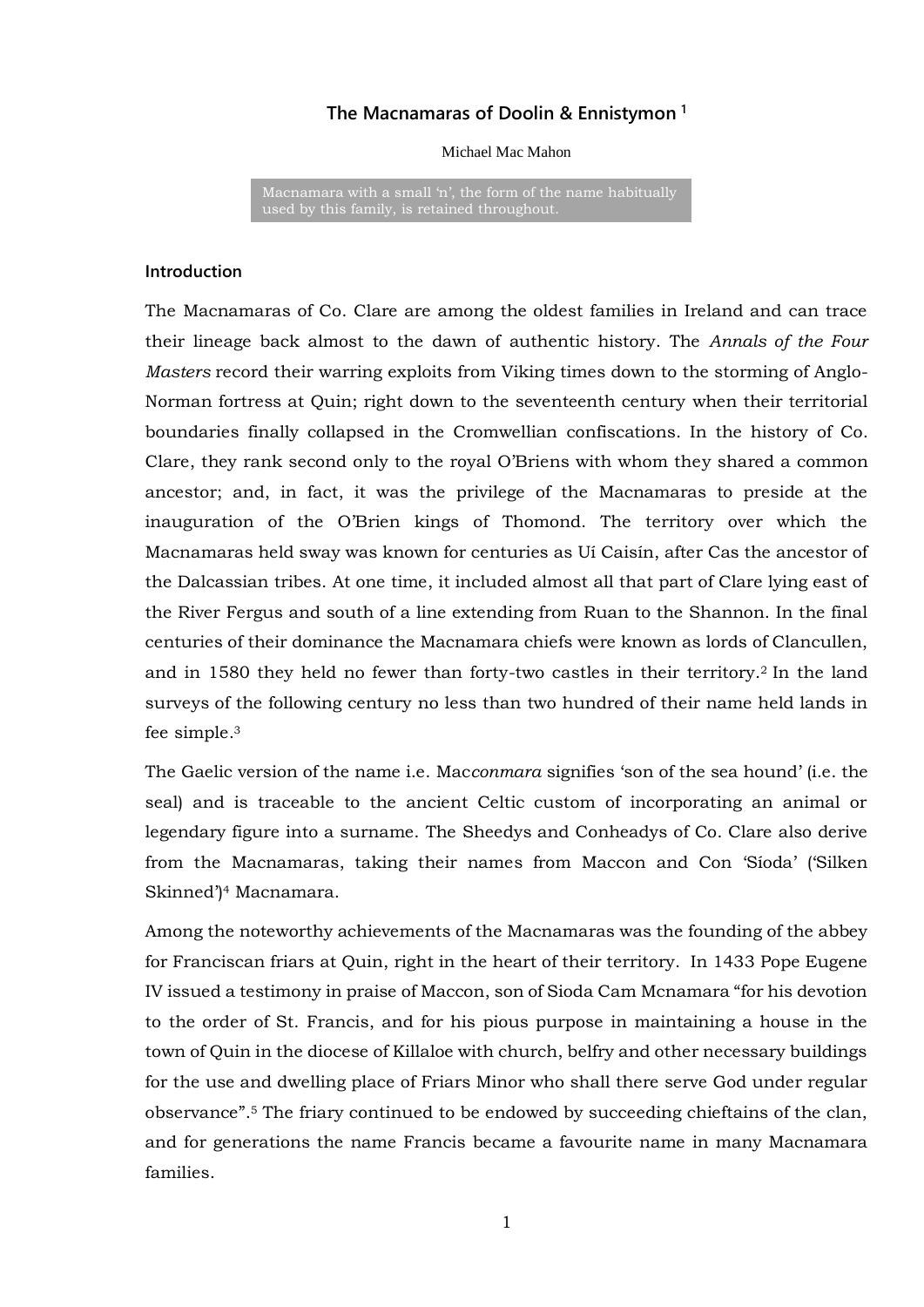The Macnamaras were greatly reduced by the Cromwellian confiscations in the seventeenth century, and only six of their principal families retained part of their ancestral lands, although some of them did afterwards manage to recover substantial holdings from the new owners. Writing at the end of the nineteenth century, the Clare historian James Frost remarked that "even at this day, though fallen to the rank of the common people, and air of gentility and breeding is observable in many members of this ancient family".<sup>6</sup>

### **The Dolin/Ennistymon Branch**

The Macnamaras of Doolin and Ennistymon were descended from the lordly Cancullen and their arrival in North Clare can be put down to the dislocation caused by the Cromwellian Land Settlement in the mid-seventeenth century. According to the family pedigree which was registered sometime before 1794 with the Grant of Arms, Ulster Office, by Francis Macnamara of Doolin, this branch began with Teige Macnamara of Ballynacraggy, who settled in Sean-Mucinis, parish of Drumcreehy (Ballyvaughan) in 1659.<sup>7</sup> Teige was the great-grandson of Donough Macnamara of Moyriesk and Creevagh (living in 1594) from whose eldest son, by later descent, derived Francis of Moyriesk, a member of parliament for Clare in 1790 and the father of the famous John 'Fireball' Macnamara said to have fought fifty-seven duels, and to have been wounded at Vinegar Hill 8

Teige Macnamara of Drumcreehy married Ann Nugent, daughter of Edmund Nugent of Colmanstown, Co. Kildare, an 'innocent papist' who, like himself had been transplanted to North Clare by the Cromwellian commissioners.<sup>9</sup> They had a family of seven sons, the youngest of whom was Bartholomew, ancestor of the Macnamaras of Doolin and Ennistymon. Burke's *Irish Family Records,* states that this Bartholomew was born in 1685 and lived at Muraghlin (Murrough?) in the Burren. He married Dorothy, daughter of William Brock, mayor of Galway, and had issue:

- 1. William
- 2. Michael d.s.p.
- 3. Teige of Fermoyle d.s.p
- 4. John. Married the dau of Anthony McDonagh of Irish Brigade fame.
- 5. Mary m. Hugh Davoren
- 6. Margaret m. Robert Skerritt
- 7. Ann m. Laurence Comyn, Kilcorney

Bartholomew died in 1761 and was buried in the old church of Rathbourney, near Ballyvaughan.<sup>10</sup> William the eldest son was born at Gleninagh in 1714. He married Catherine Sarsfield, daughter and eventually co-heiress of Francis Sarsfield of Doolin and his wife, Arabella Martin, of Dangan, Co. Galway.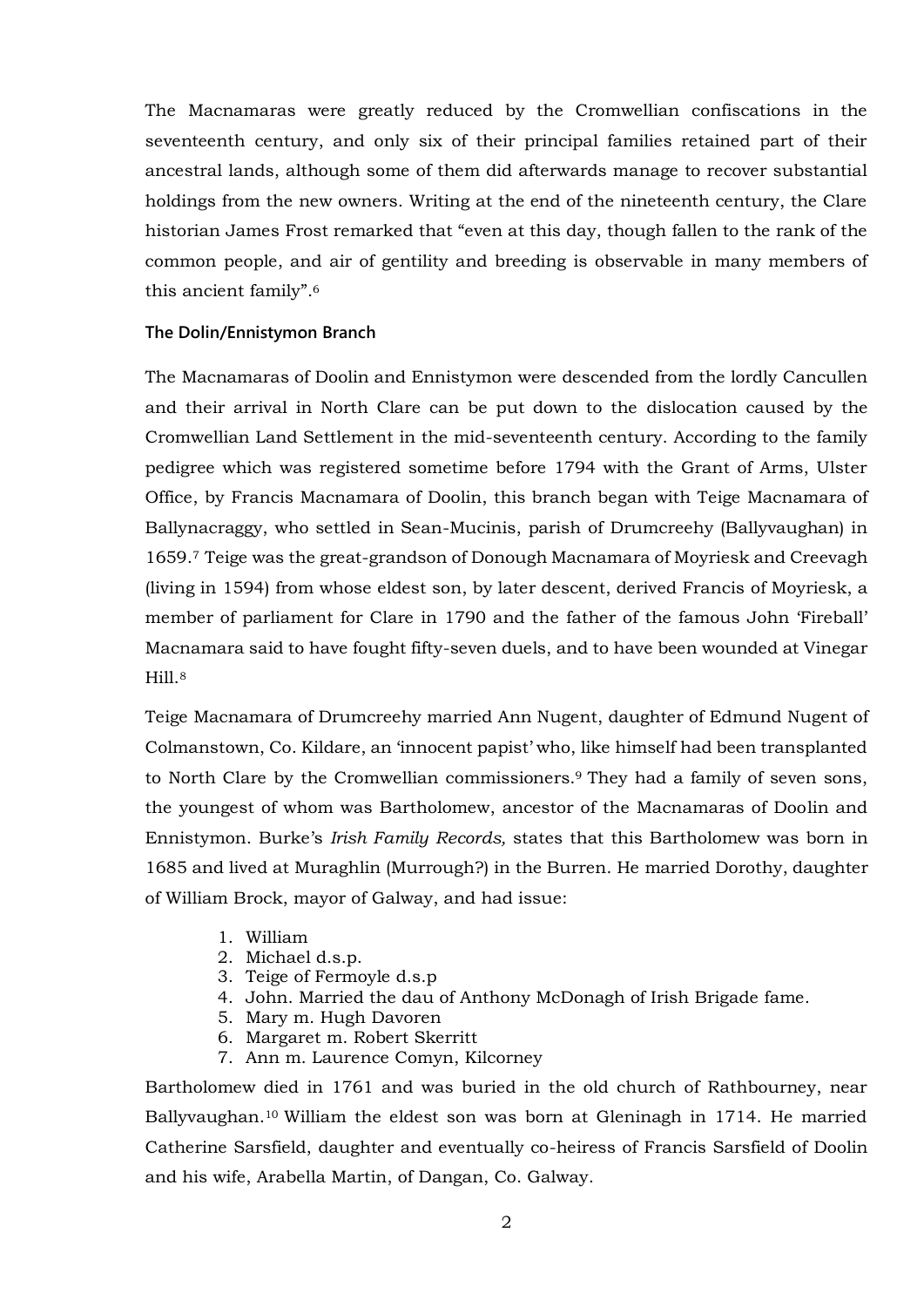#### **The Sarsfields**

The Sarsfields claimed descent from an old Anglo-Norman family who had come to Ireland in the twelfth century. By the end of the sixteenth century they were amongst the foremost in the country, having acquired large properties in Kildare, Cork and Limerick. Patrick Sarsfield (b. 1593) Recorder of Limerick city had extensive lands in Lower Bunratty in 1641. Like the Macnamaras he too was transplanted to North Clare and in 1653 he was assigned 888 plantation acres in the parishes of Kilmoon and Doolin.<sup>11</sup> One of his sons, Ignatius Sarsfield, became a major in Charles O'Brien's regiment of infantry and distinguished himself in one of the Irish brigades in France. General Patrick Sarsfield of siege of Limerick fame was a close relative.

The marriage of William Macnamara to Catherine Sarsfield might seem at first glance to explain the acquisition of the Sarsfield estate by the Macnamaras. In fact, the matter was not quite so simple, and the entire affair ended up in a tangle of legal proceedings in chancery. Catherine had six brothers, all of whom at one time or another served with the Irish brigades in France. They were therefore deemed to be 'forfeiting persons' under the penal laws of the time, having gone into military service outside the kingdom without a licence. In order to circumvent the law, the lands were transferred to Macnamara and others, but over time relations turned sour leading to litigation and infighting which persisted long after William Macnamara's death in 1762. The affair was further complicated by Catherine's second marriage to Nicholas Comyn of Kilcorney sometime around 1772.

William Macnamara and Catherine Sarsfield had issue has follows:

Francis William of Mogouhy & Moheraroon Mary mar Francis Martyn, Galway Catherine Anne Dorothy

Dorothy, the youngest daughter, married her cousin David Comyn of Kilcorney and afterwards of Bishop's Quarter who became a J.P. in 1769. Their son, Peter Comyn of Scotland Lodge, New Quay, caused something of a political bombshell when he was hanged at Ennis in 1830 for burning down his dwelling house following a dispute with his landlord, Bindon Scott of Cahercon.<sup>12</sup>

Francis Macnamara the eldest son was born in Doolin in 1750. His father's will stipulated that he receive his education from Lucius O' Brien, 3rd baronet of Dromoland, but where this actually took place is not known. His brother William became a law student at the Temple in London. In 1774 Francis married Jane Stamer of Carnelly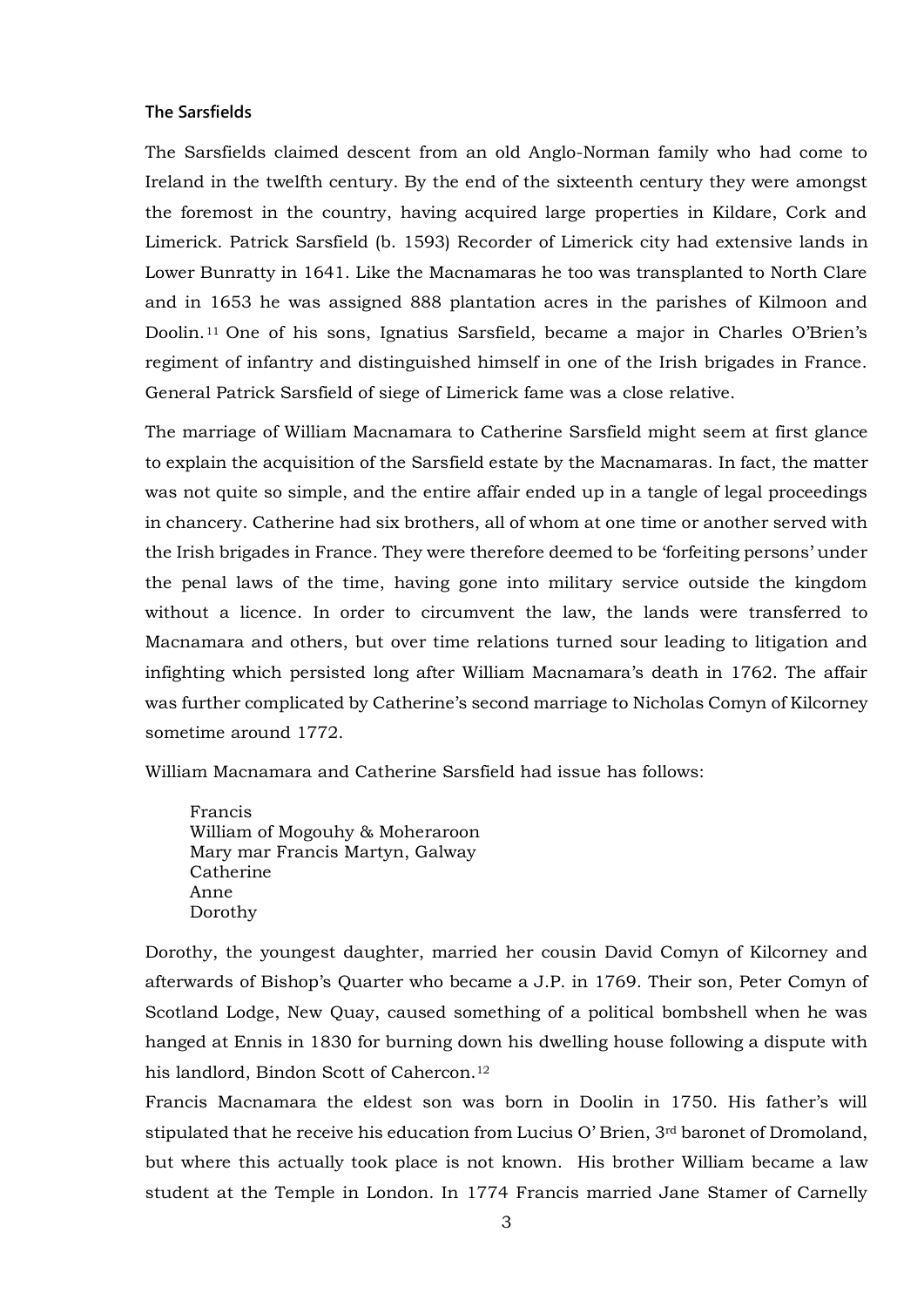House, Clarecastle, grand-daughter of Christopher O'Brien of Ennistymon. They built Doolin House, the ruins of which still exist, but in 1806 they moved to Wellpark, near Galway city, where Francis died in 1821. Francis and Jane had issue as follows:

William Nugent Richard of Oughdarra George Francis (Aran View) Henry (Roy. Navy) John (of Moher)

Sir Burton (Admiral RN) Brock (died in Jamaica) Stamer (d. in childhood) Honora (d. aged 20) Dorothy Catherine m. Capt. Calcutt

By all accounts, Francis's wife Jane Stamer was cast in the mould of a Jezebel and ruled over her husband and family with an iron fist. After the birth of her youngest daughter, over whom she doted, her relations with the older children turned sour and she spent much of the remainder of her life trying to have them disinherited in favour of her youngest child. It is stated that she physically threw them out of the house, sometimes for weeks on end when they were obliged to seek shelter in the homes of family servants. She took upon herself the management of the estate, forging her husband's name to leases which were doled out sometimes for substantial bribes. The move to Galway in 1806 was regarded by their friends as entirely Jane's idea for the perverse purpose of putting further distance between her husband and his family and relations. It is said that the move broke Francis' s heart, and there is a pathetic account of how the carriage had to be brought every day for a week to the hall door before he could be induced to leave his beloved Doolin.<sup>13</sup> Later when some of the children had gone away from home she would write to them without her husband's knowledge forbidding them to come to visit him, while at the same time she complained to him about their lack of concern for his welfare.

### **Macnamara v Macnamara**

After Francis's death in 1821 Jane sought to frustrate the terms of his will, and William Nugent and some of his brothers were obliged to take legal proceedings against her. The affair is much too complicated to be discussed here, but it discloses an unhappy saga of jealousy and family feuding. To add to her troubles Jane's favourite daughter did not live up to her mother's expectations; she ran away with a penniless young army officer named William Calcutt and caused something of a scandal when she was discovered secreted away in a barracks at Dunmore. To their credit Calcutt and Dorothy later entered into a successful marriage and their only son, Francis Calcutt Macnamara, became a popular M.P. for Co. Clare in the 1850s. He died from cancer in 1863, aged 44. He lived at St. Catherine's at Gotaclob near Doolin, a property which Dorothy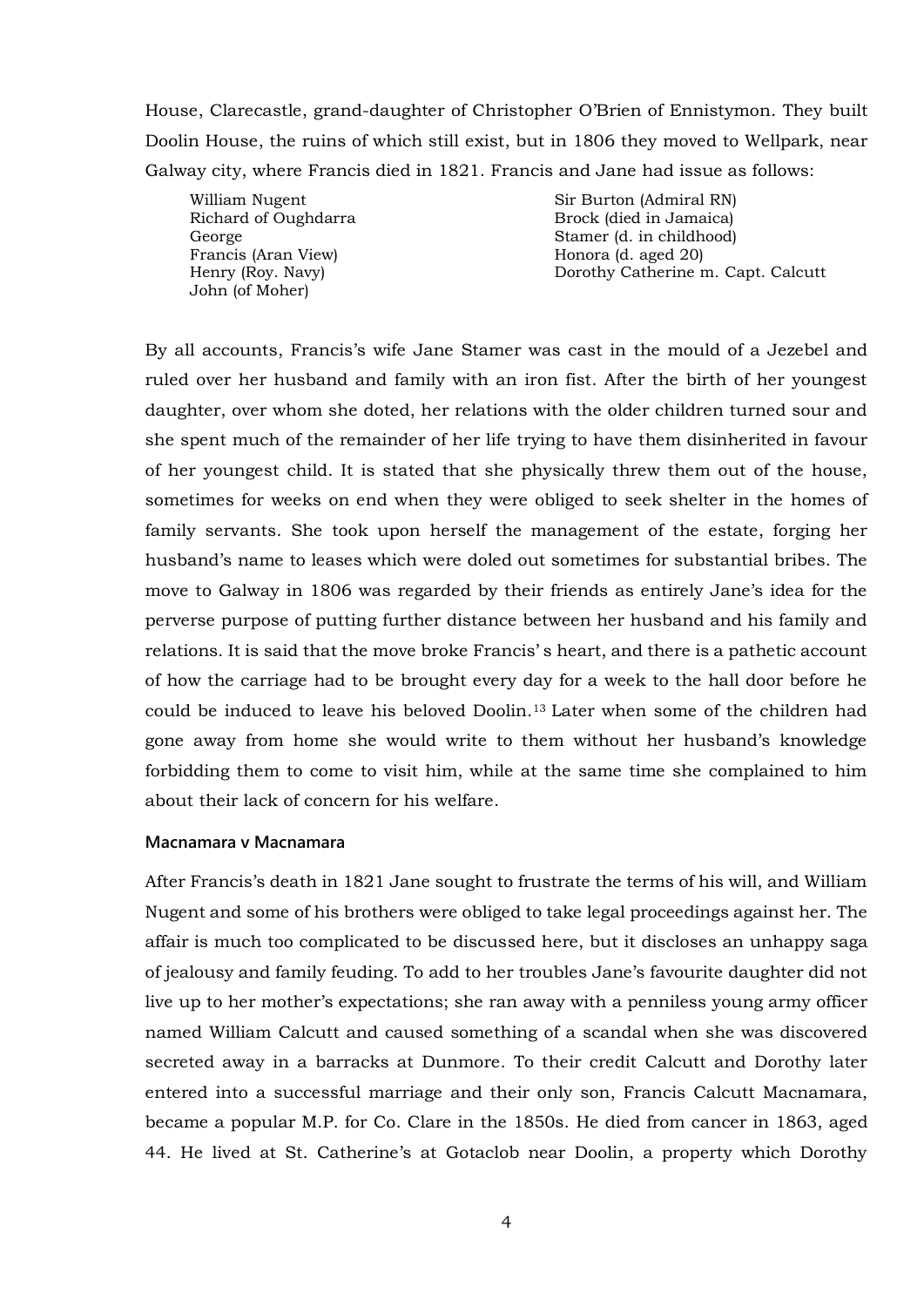inherited on her marriage. Dorothy herself died around 1824 pre-deceasing her mother by about ten years.

Evidence adduced at the court proceedings between Jane Macnamara and her sons throws an interesting sidelight on conditions obtaining around the end of eighteenth century and particularly on the educational opportunities open to the children of landed Protestant families who could afford to pay their way. It was stated that John had boarded at Stephen O'Halloran's school at Ennis. Stamer and Burton were sent to Portarlington to a school run by a Mr. Bonafin where they stayed at 'a heavy expense'. Burton later went to Mr. Fitzgerald's school at Ennis and remained there until he entered the navy. Stamer was removed from his school in Portarlington to Mr. Moore's school at Donnybrook, where he became ill and died. Brock was sent to Mr. Bonafin's school at the age of four and afterwards entered Trinity College. After graduating he went to Jamaica and died there soon afterwards of yellow fever. Francis was educated at Killaloe, Clonmel and Dublin. He then came home and was given a farm free by his father. George was sent to school at Ennis. When at home all the sons had, at one time or another, received instruction from a resident tutor. Honora died of consumption at the age of 30.

The later careers of William Nugent and Burton are reasonably well known but information on the fortunes of the other sons is patchy. Francis, as we have seen, was given a farm by his father, together with a sum of one thousand pounds at the time of his marriage to Marcella O' Flaherty from Aran. The farm was known as Glasha and on it Francis and Marcella built a house which they named Aran View. Much extended and refurbished it is now the attractive Aran View House Hotel run by the Linnane family at Doolin. Marcella is said to have inherited a quantity of fine gold and silver ornaments salvaged from a wreck of the ill-fated Spanish Armada. After her death in 1856 the objects passed to her daughter Catherine Macnamara, wife of Robert Johnson J.P., who married into Aran View. After Catherine's death in 1867 the object passed once more to *her* daughter – another Marcella – who married Francis Blake-Foster of Ballykeale near Kilfenora.

Francis's brother George served in the army but apparently was obliged to leave when his father refused to pay for a commission for him. However, he was rewarded with a farm at Oughdarra and was also a beneficiary to the tune of five hundred pounds from his father's will. Henry, the fifth son of Francis and Jane Macnamara served in the royal navy for a period. At some point in later life he suffered from a mental illness of some kind and he is said to have received a conviction at Ennis allegedly for throwing a woman into a fire.14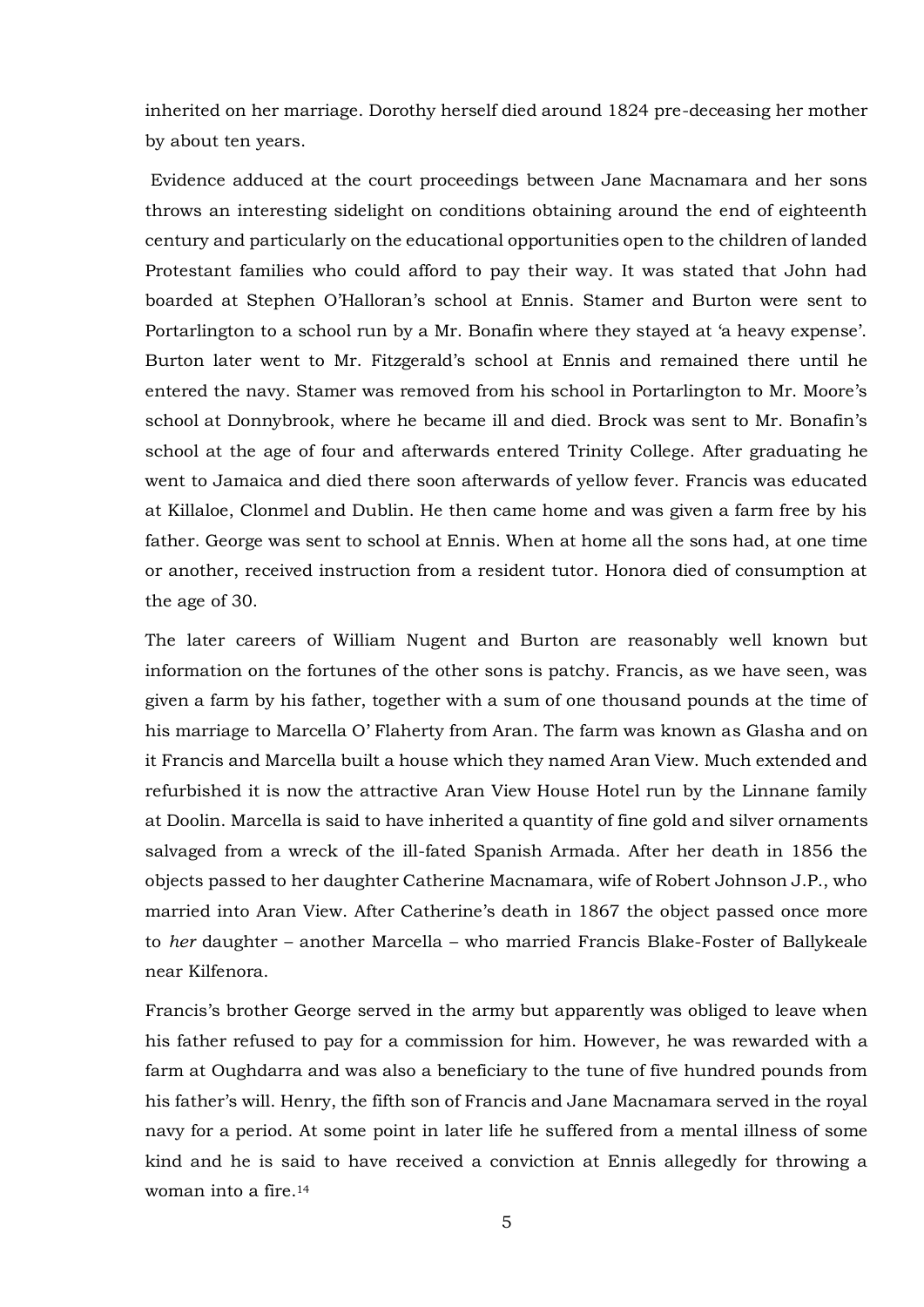Like his brother, George, John Macnamara, the sixth son, also took up farming after finishing his education at Ennis. In 1821 he was leasing an estate from his father at Bullane, near Liscannor. He, too, was left five hundred pounds in his father's will. Known throughout his life as 'John of Moher', he became prominent in the public life of the county chiefly through his work as secretary of the Co. Clare branch of O'Connell's Catholic Association.

Educated at Portarlington and Ennis, Burton Macnamara, the seventh son carved out a distinguished career in the navy. He received his first promotion while serving under Commodore Sir James Yeo, commander of the British Naval forces, on the Great Lakes campaign in Canada in the war of 1812. In 1825 he was appointed Inspecting Commander in charge of coastguards, vice-admiral in 1863, and in 1867 a full admiral of the reserve list. In 1839 he received a knighthood. After retiring from the navy, he served for some years as a director of the National Bank.

Sometime in the 1850s Sir Burton purchased an estate of 732 acres at Tromora, near Miltown-Malbay. A letter from his tenants in the *Clare Journal* of 19 April, 1856 expressing their gratitude for leases on generous terms would seem to suggest that he was a popular landlord. Married to Jane Gabbett of Limerick, admiral Macnamara died suddenly from a stroke at Merrion Square, Dublin, just a few months after her death in 1876. They had no children. Three weeks before his death he had been appointed deputy lieutenant for Co. Clare in place of his nephew, Col. Francis Macnamara who had died earlier that year. His obituary in the *Clare Journal*, 18 December, 1876 gives a useful summary of Sir Burton's career.

Thomas Johnson Westropp's *Folklore Survey of Co. Clare* contains an account of a curious event connected with the death of Burton Macnamara:

On the night of 11 December, 1876 a servant of the Macnamaras was going the rounds in the demesne of Ennistymon House in a wooded glen where the Inagh River falls into cascades. In the dark he heard the rumbling of wheels on the back avenue, and knowing from the hour and place that no 'earthly vehicle' could be coming, concluded that it was the death coach and ran on, opening the gates before it. He had just time to open the third gate and throw himself on his face beside it on the bank before he heard a coach go thundering past. It did not stop at the house but passed on and disappeared. Admiral Burton Macnamara died on the following day.<sup>15</sup>

#### **William Nugent Macnamara**

William Nugent was the eldest son and heir of Francis Macnamara and Jane Stamer. Born at Doolin in 1775 and educated at Ennis and Trinity College, Dublin, he obtained a commission in the army and later held the rank of major in the Clare militia. He was appointed a justice of the peace and in in 1799 High Sheriff of the county. In the same year he married Susannah Finucane, daughter and co-heiress of the Hon. Matthias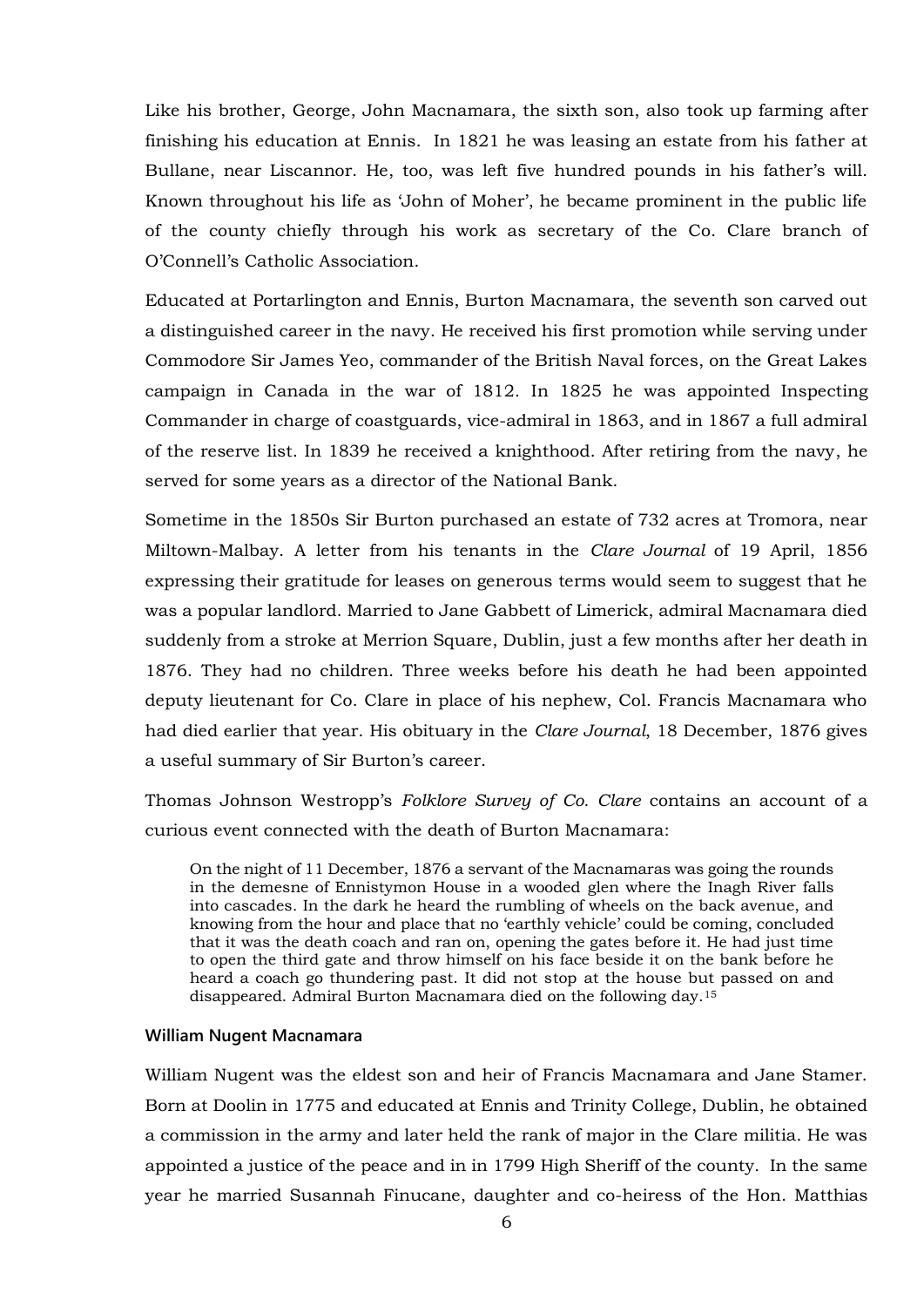Finucane, Lifford House, Ennis, a justice of the common pleas in Ireland. Susannah's mother was Ann O'Brien, only daughter of Edward O'Brien of Ennistymon House. Ann had been divorced by her husband by an act of parliament in 1793, but since she was deemed to be the guilty part in the action, Ennistymon House and estate remained in the Finucane family. A generation later it passed to William Nugent's son, Colonel Francis Macnamara, on the death of his uncle Andrew Finucane in 1843.

William Nugent's wife died in 1816 at the age of thirty-nine when the oldest of her six children was only fourteen years. William never remarried though he went on to live full forty years more, dying in 1856 at ripe old age of eighty-one. Throughout his long life he had the reputation of an Irish Lochinvar, a dashing cavalier, immensely popular with his peers and tenants alike. A noted marksman and duellist, the "Major" as he was popularly known became almost a national figure after Daniel O'Connell selected him as his second in the famous duel with d'Esterre in 1816.

It is not generally known that Major Macnamara was the first choice of the Catholic Association to stand in the famous Clare by-election in 1828. The O'Gorman-Mahon and Tom Steele were delegated to approach him and try to persuade him to go forward. The major refused to stand, however, pleading that his family were heavily obligated to Vesey Fitzgerald, and he felt himself in honour bound not to oppose him. It was only after Macnamara had reached this decision that O'Connell offered himself as a candidate. The major did, however, go forward as a candidate in 1830 and represented the county as a Liberal MP for the following seventeen years. By all accounts he was highly regarded in the House of Commons, and it is said that Peel, the Prime Minister, never passed him in the corridor without extending him a friendly greeting.

Richard Lalor Shiel has left us an amusing pen picture of Major Macnamara at a time when he was obviously in middle-age:

He is a Protestant in religion a Catholic in politics, and a Milesian in descent. Although he is equally well-known in Dublin as in Clare, his provincial is distinct from his metropolitan reputation. In Dublin, he may be seen at half-past four o'clock strolling with a lounge of easy importance towards the Kildare Street clubhouse, and dressed in exact imitation of the king; to whose royal whiskers the Major's are considered to bear a profusely powdered and frizzed likeness. Not content with this single point of resemblance, he has, by the engagement of a score or two of tailors, and the profound study of the regal fashions, achieved a complete look of majesty; and by the turn of his coat, the dilation of his chest, and the aspect of egregious dignity, succeeded in producing in his person a fine effigy of his sovereign.

With respect to his moral qualities he belongs to the good school of Irish gentlemen…in the county of Clare he is chief of the clan of the Macnamaras, and after rehearsing the royal character at Kildare Street, the moment he arrives on the coast of Clare and visits the oyster beds at Pouldoody, becomes 'every inch a king'. He possesses great influence with the people. He is a most excellent magistrate. If a gentleman should try to crush a poor peasant, Major Macnamara is ready to defend him, not only with the powers of his office, but at the risk of his life.16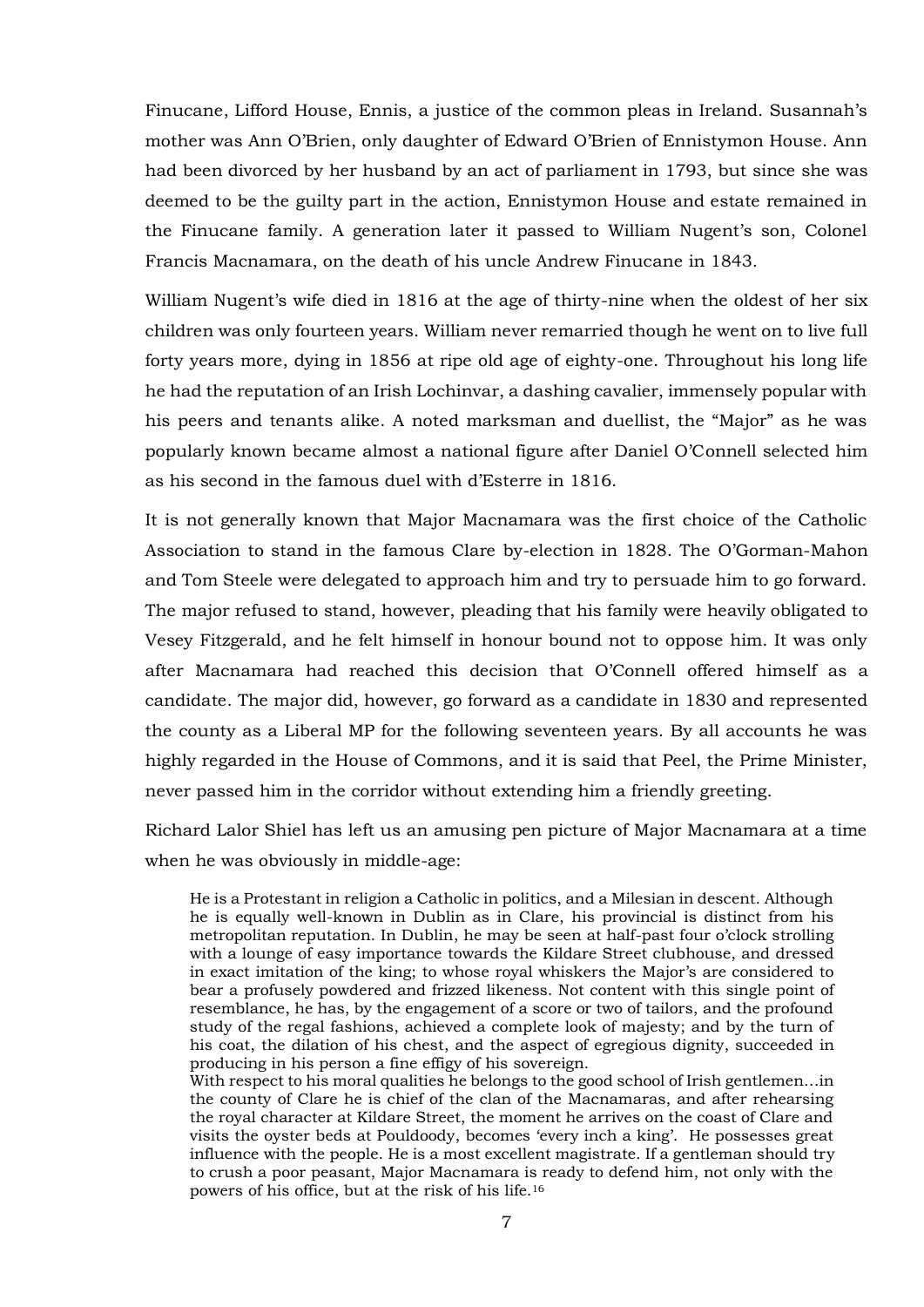This account of the Major's concern for the poorer classes was apparently well-deserved for his obituary in the *Clare Journal* of 13 November, 1856, states that he was known throughout North Clare as 'the poor man's magistrate'. His funeral to the family vault at Doolin was described as the largest ever seen in the county: it extended for two miles.<sup>17</sup>

William Nugent Macnamara and Susannah Finucane had one son and five daughters. Jane, the eldest daughter, was reared with Macnamara cousins in Quin following her mother's death, but died aged nineteen and was buried in Quin Abbey. Her sister Matilda married Gerard Fitzgerald O'Connor, JP, in Co. Kerry. She died in 1857 and is buried in Tralee. Louisa, the youngest daughter, married Capt. Samuel Vignoles, a Westmeath-born magistrate who played an important part in the arrest of the Terry Alt leaders in Clare. Having emigrated to Australia where he continued to serve as a magistrate, he drowned accidently in Melbourne. Another sister, Honora, married Edmund Armstrong of Willow Bank House, Ennis, who afterwards became a Deputy Lieutenant of the county.

### **The Colonel**

Francis Macnamara, the Major's only son and heir, was born in 1802. He became a Captain in the 8th Regiment of Hussars and afterwards a Lieut-Colonel in the Clare Militia. He represented the Borough of Ennis as an MP from 1832-35, and in 1839 he was appointed high-sheriff of the county. In 1860 at Marylebone Registry Office, London, Francis, then aged fifty-eight, married thirty-five-year old Helen Mc Dermott, the daughter of a Dublin solicitor. After their marriage, the couple lived variously at Ennis and London, but in July 1863 they made Ennistymon House their permanent home, having first carried out a major revamp which included the addition of a west wing. As a prelude to their return Francis had also carried out an ambitious building scheme in the town, laying down the streetscape that still largely exists today. On 12 September, 1857 the *Clare Freeman* reported that thirty-two new cottages were being constructed in the New Street, and various other improvements were being carried out in other parts of the town. Six months later, on 27 February 1858 the same paper carried a further gushing report on developments at Ennistymon:

A vast deal of improvement is about to take place in the town of Ennistymon in the course of the ensuing summer. In addition to 27 new cottages Colonel Macnamara is granting building ground on a liberal scale for a range of large three-storey, doubleroofed houses. The range of houses is to be continued from the female schoolhouse to the post office, and all the small houses in that range, notorious in bygone days for being the habitation of all the disreputable characters in the town, are to be razed to the ground. Various other improvements will take place under the new steward, Mr Doyle. Colonel Macnamara is everyday adding to his well-deserved popularity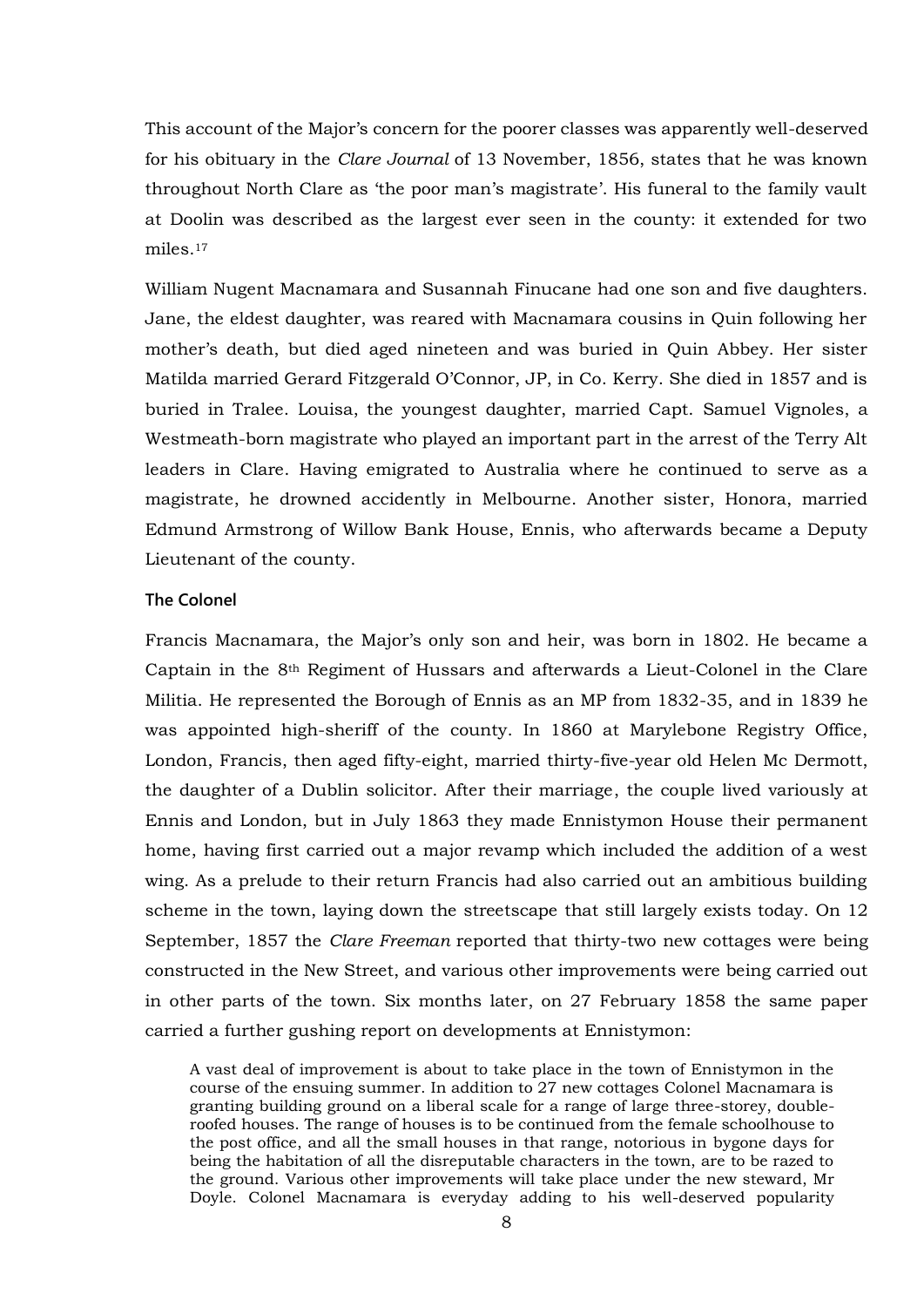throughout the district, owing to the kind and liberal manner with which he is dealing with his tenants both in the town and in all other parts of his property. We need only add that if, in these days of progress the town of Ennistymon does not keep pace in improvements with all the other towns surrounding, it will not be the fault of its encouraging landlord.

After all this endeavour it is little wonder that there was great rejoicing at Ennistymon on 2 July, 1863 when Colonel Macnamara took his wife and their young children to Ennistymon House for the first time. The *Clare Freeman* of 4 July takes up the story:

At the head of Parliament Street there was a large and stately arch erected, over which was placed the Macnamara coat of arms with the inscription *cead míle fáilte*, and at the other end of the street, approaching the avenue leading to Ennistymon House there was another of these triumphal arches, over which was emblazoned in large gold letters: WELCOME TO ENNISTYMON. For miles, all around, large bonfires were kindled in the evening, around which crowds of the peasantry were grouped, to give loud and hearty expressions to their feelings of delight.

Later in the evening an expansive address of welcome prepared by Fr. Sheehan was read in public to the newly-arrived couple. It contained effusive allusions to the Colonel's 'princely ancestors', his kinship with the heroic and chivalrous Sarsfield, and how O'Connell had put his life and honour in his (Francis's) father's hands in the duel with d'Esterre:

"Such Col. Macnamara are the traditions of your house, such the immortal examples left you and your children they are honourable and deserving of praise; they are replete with great memories and deserve to be treasured up and secured against oblivion in the keeping of your children's children through all their generations".<sup>18</sup>

The Macnamara estate, which included a large swathe of North Clare stretching from Liscannor to New Quay, was large by Co. Clare standards. In 1876 it comprised upwards of 15,000 statute acres with a valuation of £6,932. There was also some property near Ennis and some sixteen acres on the outskirts of Galway city. There were houses in Dublin, Galway, Ennis and Doolin. Approximately seven hundred (700) tenants were paying a yearly rent of ten thousand pounds (£10,000). Although there was the occasional complaint the Macnamaras were by no means rack renters, and in 1863 the agent, Mr. P.E. Reilly stated that some of the tenants were paying the same rent for forty years.<sup>19</sup>

Colonel Francis Macnamara fathered two sons and a daughter, all of whom were still minors when he died at his London residence on 26 June 1873, aged seventy-one. He is buried in the Catholic section at Kensal Green cemetery beside his uncle Andrew Finucane, and his first cousin and namesake Francis Calcutt Macnamara MP.

#### **Henry Vee Macnamara**

The Colonel's eldest son, Henry Valentine Macnamara, was born in 1861, two years before his parents moved into Ennistymon House. He was educated at Harrow and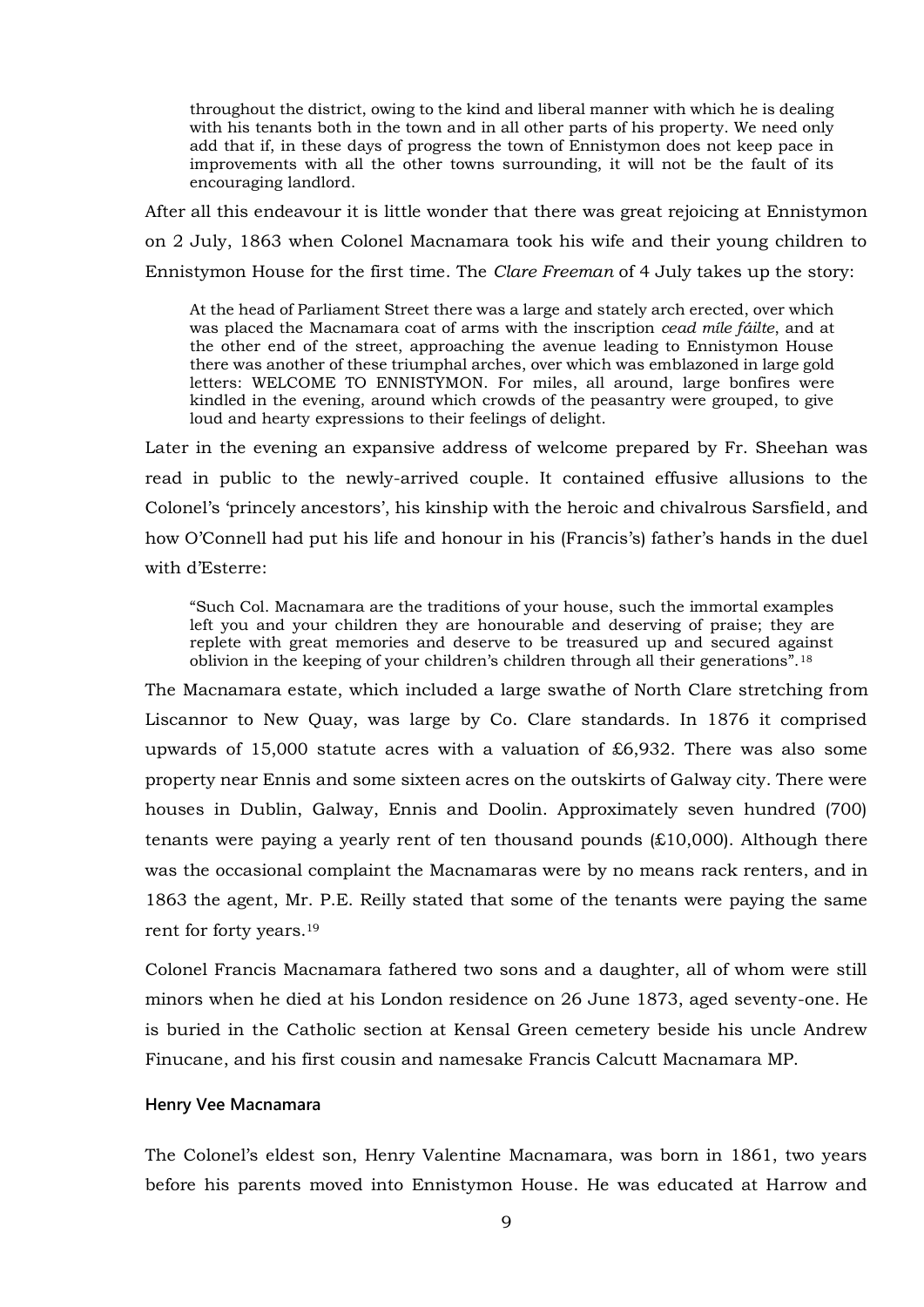afterwards at Trinity College, Cambridge where he took a BA in 1882. He held the rank of captain in the Royal Carmarthen Art Militia and subsequently that of lieutenant in the Clare militia. He became a justice of the peace and high sheriff of Clare in 1885.

In 1883 Henry Vee (that is the name by which he was known throughout his life) married Edith Elizabeth Cooper, an Englishwoman of Australian descent. Seen through the eyes of her grand-daughter some thirty years on

"…She was a formidable and capable woman who knew her rights and exercised them. Neither sensitive nor tender she barged at other people, knocked them out of her way, knocked them into whatever shape she wanted and drove them to their duty… a big, fat woman dressed in the fashion of the time in long skirts, she appeared to move on wheels, unhesitating, unstoppable. Following the custom of the period, she booked a suite at the Shelbourne Hotel in Dublin for the births of her children. From Ennistymon a horse carriage drove her up to Dublin, and during one of her pregnancies the bottom fell out, which was the explanation I always heard for the slight oddness in one of my aunts". 20

The same observer gives us her impression of her grandfather Henry Vee:

He was a fine figure of a man, stocked with the old tradition, a diehard of the old regime, and to quote the Irish phrase for blustering high spirits. If he took off your head today he would put two on you tomorrow. When out shooting the top half of my grandfather was dressed like Sherlock Holmes with a deerstalker hat and a splendid check tweed cape. His lower half sported leather gaiters and tweed knickerbockers.<sup>21</sup>

#### **Agrarian Troubles**

Henry Vee lived at a time when the country was in the throes of the so-called 'Land War' and the United Irish League was spearheading the campaign for tenants' rights. By the first decade of the 1900s much progress appeared to have been made through the passage of legislation which had as its object the acquisition of land by tenants by offering mutually advantageous terms to landlord and tenant alike. The government provided for the issue of certain sums of money for land purchase, but the scheme frequently floundered when the applications came in faster than the funds for dealing with them. In the circumstances landlords sometimes withheld their co-operation and continued to let their lands as before to large cattle farmers or 'ranchers' as they were called. The frustration of land-hungry tenants with this lack of progress frequently manifested itself in eruptions of violence and intimidation directed against landlords, farmers, cattle men and their servants and drovers. Cattle were driven onto roads, walls and fences were levelled, firearms were discharged over the heads of drovers and sometimes even into houses.

In September1908 there were rumblings on Henry Vee's Doolin estate. A land league official who visited the area to advise and organise the local tenants, managed to get himself arrested for what was deemed to be an inflammatory address to a meeting in Lisdoonvarna. When he refused to give sureties for his good behaviour he was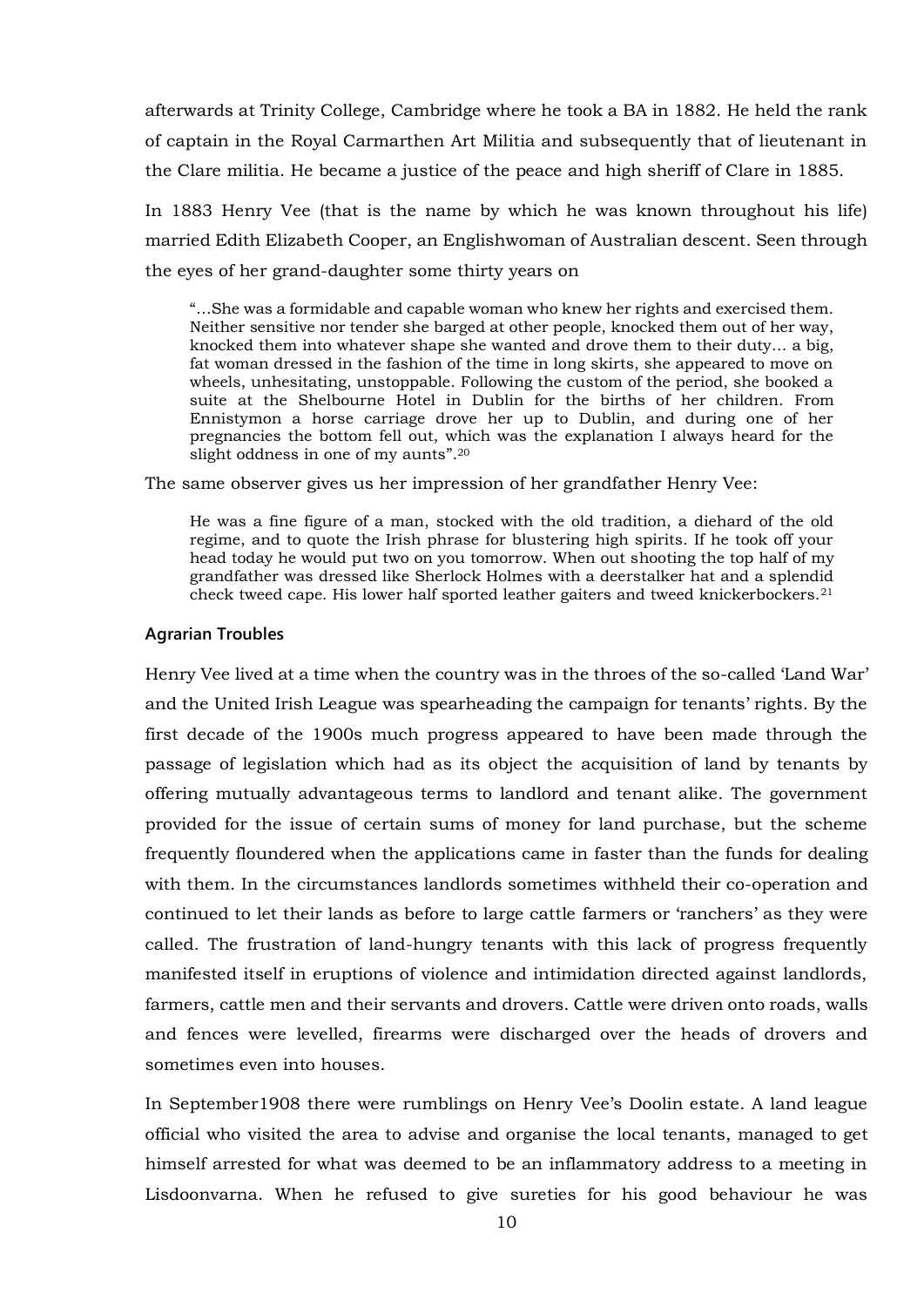committed to prison for three days. This was the lightning rod for one of the largest cattle drives hitherto seen in the county. On 22 September about four hundred persons watched as cattle and sheep owned by 'ranchers' on Henry Vee's estate at Doolin were driven off the lands and through the streets of Lisdoonvarna despite the efforts of about sixty policemen to prevent them.<sup>22</sup> Arising out of this incident some forty persons afterwards appeared in court at Ennistymon amid scenes of great excitement, which unfortunately on this occasion degenerated into baton-charges and bloodshed. All but one of the defendants again refused to give recognisances and were duly committed to prison for fourteen days. The day of their release brought further commotion when they were greeted at Ennistymon and Lisdoonvarna by bands and fireworks.

The Doolin cattle drive, as it came to be known, was but one of many similar incidents that took place all over Ireland as part of the national campaign for tenants' rights. Due mainly to the efforts of a local ballad-maker, however, it gained a notoriety out of all proportion to its political significance. It became in effect Co. Clare's *Táin* and even today one may occasionally hear it recalled with all the melodrama of the ancient epic.

> In the last days of September When our boys were sent to jail, They marched them to the station-house And sent them off by rail. The Bobbies who escorted them Were itching for a row For nothing irritated them Like the 'How', 'How', 'How'!

#### **Political Upheaval**

In December 1919 during the War of Independence Henry Vee and some friends while driving to a pheasant shoot on his farm at Carron were ambushed near Leamaneh castle by a party of IRA Volunteers. The intention it seems was to relieve the shooting party of their arms and ammunition. Macnamara and his party, however, put up a spirited defence, turning the table on their embarrassed assailants and forcing them to withdraw empty-handed from the scene. During the encounter Henry Vee himself received gunshot in the neck and face which left him with a slight twitch in the head for the remainder of his life.

The shooting at Leamaneh was not Henry Vees only brush with the IRA. With the signing of the Anglo-Irish treaty in 1921 the old order began to be dismantled. Following the treaty there was an outbreak of violence in Northern Ireland, much of it directed against Catholics, and for a while it seemed as if the fledgling Free State might be plunged into anarchy. It was against this backdrop that some remarks made by Henry Vee were latched upon by the IRA as sympathetic to the plight of Orangemen in Belfast.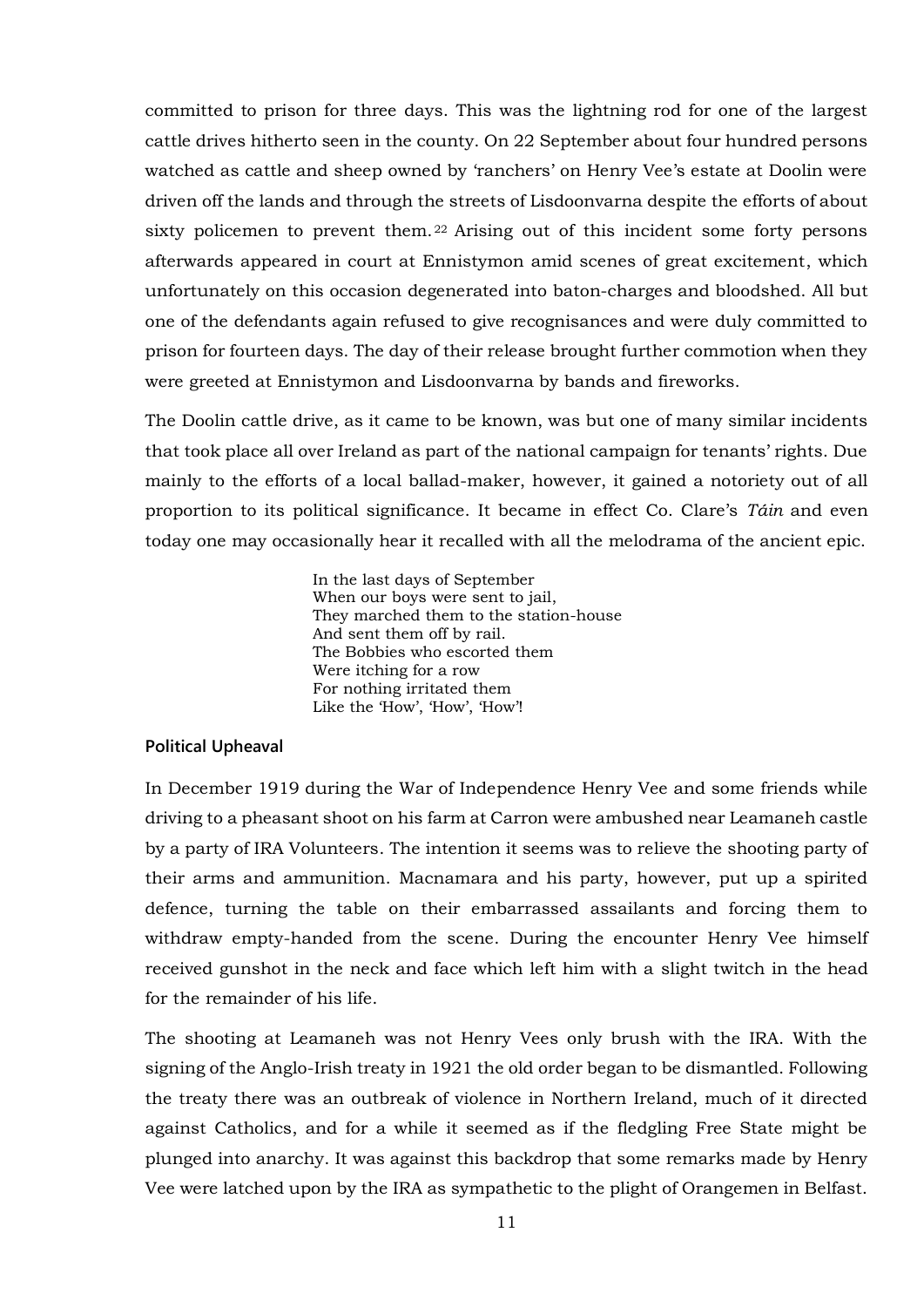While there is probably much more to the affair than is stated here, including Henry Vee's known links with Freemasonry, what is not in doubt from the following letter that he was now in effect a 'marked man'.

H.V. Macnamara Esq Ennistymon House, Co. Clare.

- 1. Resulting from the treatment of the Catholic population in Belfast and other Northern towns by the Orange gunmen, there are thousands of men, women and children homeless and starving.
- 2. There is no doubt in our minds that the policy of the Orangemen is to drive all the Catholics from the Northern area. We are also fully alive to the fact that the British Government is supplying the necessary cash and arms to enable the Orangemen to complete this task of exterminating all Catholics in the North.
- 3. Now these homeless and starving people must be attended to and all their needs supplied. For this purpose, housing accommodation is an immediate necessity. Equally immediate is the necessity for food for these people. In the absence of other resources for this purpose, the Executive Council of the IRA have decided that Unionists and Freemasons in the South be compelled to supply these needs.
- 4. In pursuance of this decision you are hereby ordered to leave your residence at Ennistymon House, Co. Clare, which with your entire property is confiscated in the name of the Executive Council of the IRA.

Signed on behalf of the Executive council IRA Frank Barrett O/C.

On receipt of this ultimatum dated 27 April, 1922 Henry Vee consulted his solicitors, Messrs Kerin & Hickman at Ennis, only to be told that Mr. Hickman's own property at Kilmore, which included cattle and hay worth upwards of two thousand pounds (£2,000) and a large amount of machinery, had been seized by the IRA. There is little doubt that Henry's mind was further concentrated by the fact that Doolin House, the old Macnamara home still used by the family in the holiday season, had been maliciously burned down some time previously. In the words of Yeats, all was now changed, changed utterly, and Henry Vee decided that it would be safer to withdraw from Ennistymon, at least until the current political ferment had settled. In the event, he never returned to Ennistymon House. He died some three years later, on 30 October 1925, aged sixty-four in a flat in Kensington, London. Meanwhile, Ennistymon House had become a temporary barracks for the Garda Siochána, the fledgling police force of the Irish Free State.

Henry Vee's only brother William James Macnamara lived at Bushy Park, near Ennis. Married to Mary Sarita Keane, daughter of Francis Burton Keane J.P., Hermitage, Ennis, he served as high sheriff of Clare in 1892. They had no family.

Henry Vee had one sister, Frances Susan. Born in 1865 she was the youngest of Colonel Macnamara's three children, and the only one of them to have been born at Ennistymon. In 1888 Frances married Robert William Twigge, son of a Protestant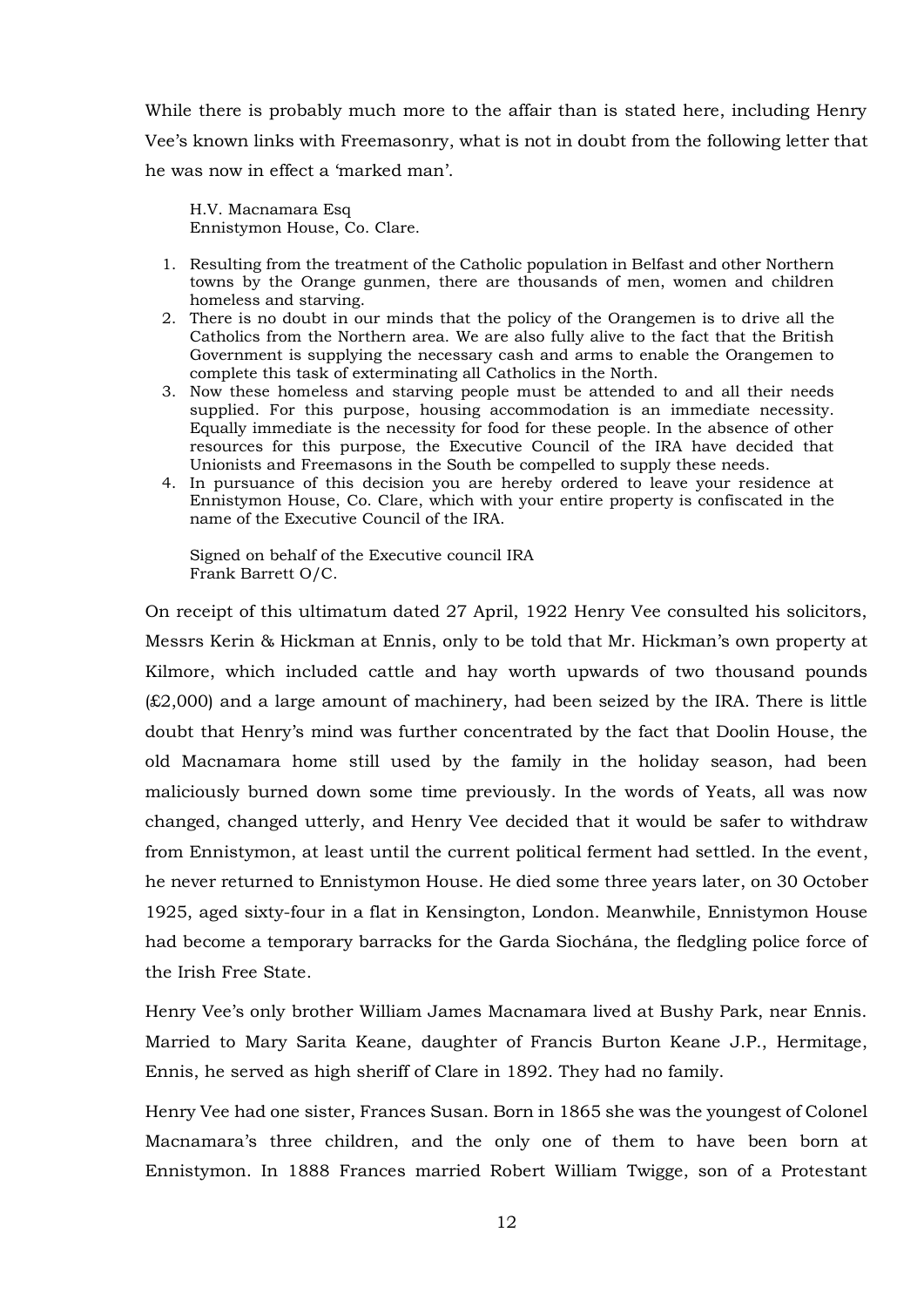clergyman from Yorkshire. At the age of twenty-four while in Rome he was received into the Catholic church and was later appointed Privy Chamberlain of the Cloak and Sword to Pope Leo XIII. Twigge was a historian of note, and after his marriage to Frances he became interested in the genealogy of the Macnamaras and the interconnected Co. Clare families. A regular contributor to historical journals, he left valuable unpublished material on various branches of the Macnamaras and other Co. Clare clans.

### **Francis Macnamara**

Henry Vee had a family of seven, three sons and four daughters. Francis the eldest son and heir was probably the most colourful of all the Doolin/Ennistymon Macnamaras, and the one most closely linked in the popular mind with Ennistymon House. He it was who sometime around 1935 converted it into the Falls Hotel, naming it after the nearby spectacular cascades on the Inagh River.

Born on 20 February, 1884 Francis was educated at Harrow and Magdalen College, Oxford. The intention was to follow a career in law, but he soon abandoned this idea to devote himself to poetry and writing. For some years Francis drifted about London, chiefly in the circle of students of the Slade School of Art, amongst them Augustus John, with whom he developed a close friendship. In 1909 a book of Francis's poems entitled *Marionettes* was published in London. It was well received and gained him recognition from poets and writers in England and Ireland, amongst them George Bernard Shaw and W.B. Yeats. Two years earlier in Paddington Registry Office Francis had married secretly Yvonne Majolier, the twenty-year-old daughter of a French father and an Irish mother – a Cooper from Co. Limerick. Part of the honeymoon was spent at Doolin and at Coole Park with Lady Gregory and Yeats. Afterwards the couple lived in London with Yvonne's parents and later in a house in Hammersmith. A son, John, and three daughters – Nicolette, Brigit and Caitlin - were born of this marriage; Francis also fathered a natural daughter named Katherine Patricia ("Pat"), who remained very much connected with the family throughout her life.<sup>23</sup>

Every summer Francis brought his family to the Macnamara house in Doolin. Augustus John and his children came along as well as several other artists and writers including Shaw. In her book *Two Flamboyant Fathers*, Francis's daughter Nicolette (Devas) describes the Francis-Augustus partnership:

Both could be extravagantly gay in company with an overflow of vitality- with flashed like bullets in a Western, laughter exploded in many roars, drink was drunk for the fun of getting drunk. The women got their bottoms slapped and were pinched in the soft places while they were flattered with poetic compliments, coupled with earthy invitations to bed….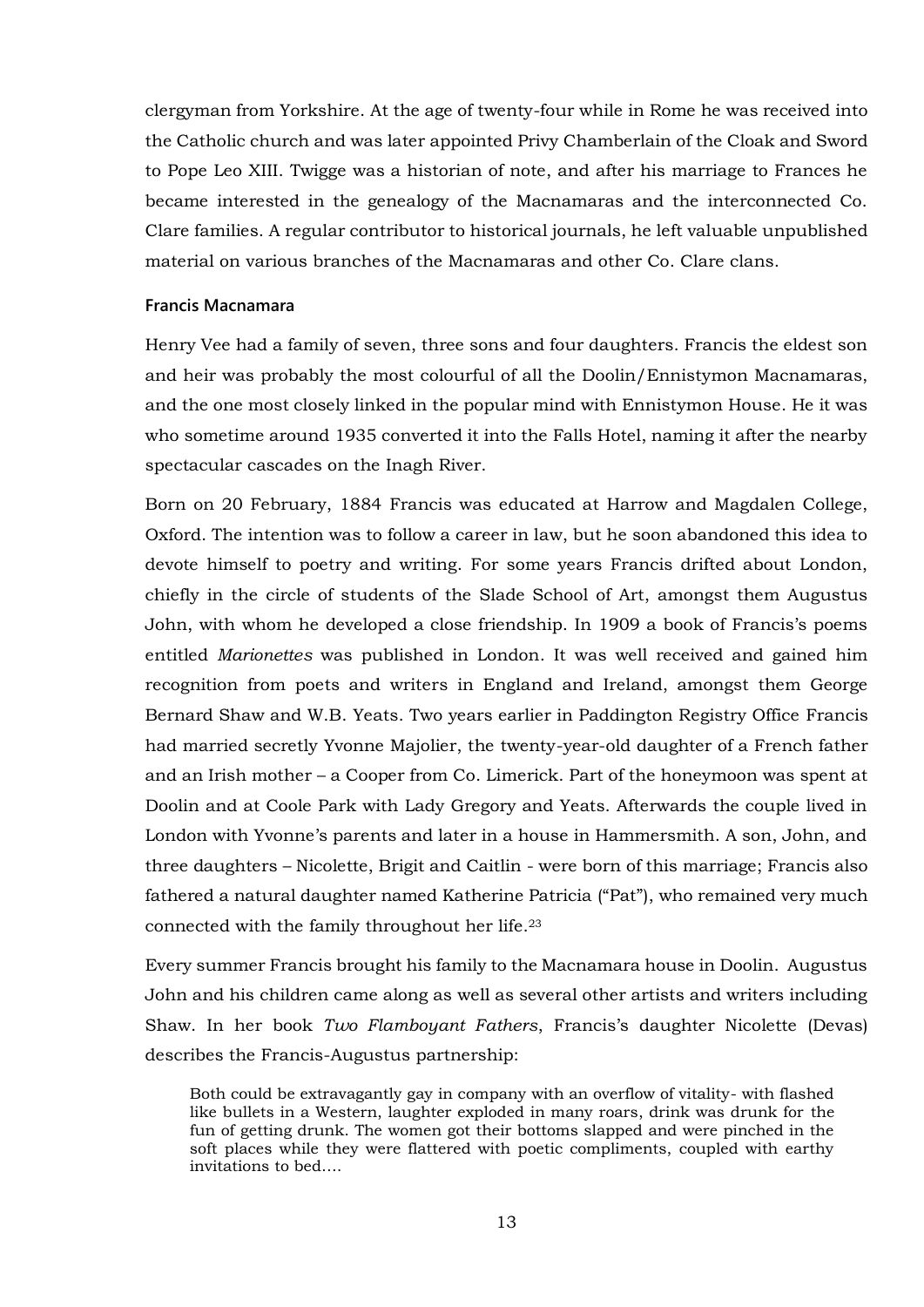For days on end Frances and Augustus disappeared into the wilds of Connemara riding high on a jaunting car. In the pubs, the local characters joined in the talk, the theorising and storytelling that dragged on for hours and hours, over the innocentlooking glasses of milk that made them so drunk. For to protect the stomach milk was added to the raw illicit poteen distilled from potatoes and barley.

Of handsome appearance and described by a close friend as having a first-class brain, throughout his life Francis nevertheless remained cast somewhat in the role of Dickens's Mr. Micawber, devoting whatever time there was in between his poetry, philosophy and womanising to building castles in the air. One quality that he possessed, however, and one that has been recalled by friends again and again is his prowess as a seaman. He owned a converted Galway hooker named the *Mary Ann*e, which he is reputed to have sailed from Doolin to Greece on one occasion with some of Augustus John's family as crew. That he sailed it more than once from Doolin to his flat beside the Thames in Hammersmith is more firmly attested.

After about ten years of marriage Francis abandoned his wife and children in favour of Augustus John's sister-in-law Edie Mac Neil. They were married in 1928. Yvonne and the children lived on their own in a house procured for them by their grandmother, near Ringwood on the edge of the New Forest in Hampshire. Though living his own separate existence, Francis continued to keep in reasonably close touch with his family and provided them with an allowance of three hundred pounds (£300) a year.

During the following years, Francis divided his time between London, Dublin and Co.



**The Falls Hotel** 

Clare. The political situation in Ireland had settled and he had recovered vacant possession of Ennistymon House. Sometime in the 1930s he began the experiment of turning it into a hotel.

This was interrupted for a time by Edie's death, but by 1935 Francis had found a third wife, Geraldine Iris O' Callaghan, the twenty-two-year-old daughter of Colonel O'Callaghan-Westropp of Bodyke, a woman less than half his age.

Francis's attempt at hotel management was by all accounts no more successful than many of his earlier grandiose schemes. His daughter Caitlin, who spent some time assisting him in this endeavour thought the layout of the place was all wrong. She believed the venture failed because Francis "was always handing out free drinks, putting on the big act and talking his head off". <sup>24</sup> Within a few years Francis had given up the experiment, and had moved a small house in the grounds known as *The Chateau.*  He leased the hotel to the O' Regan family, parents of Brendan O' Regan, who later became closely identified with Shannon Airport and Duty Free. Indeed, it was at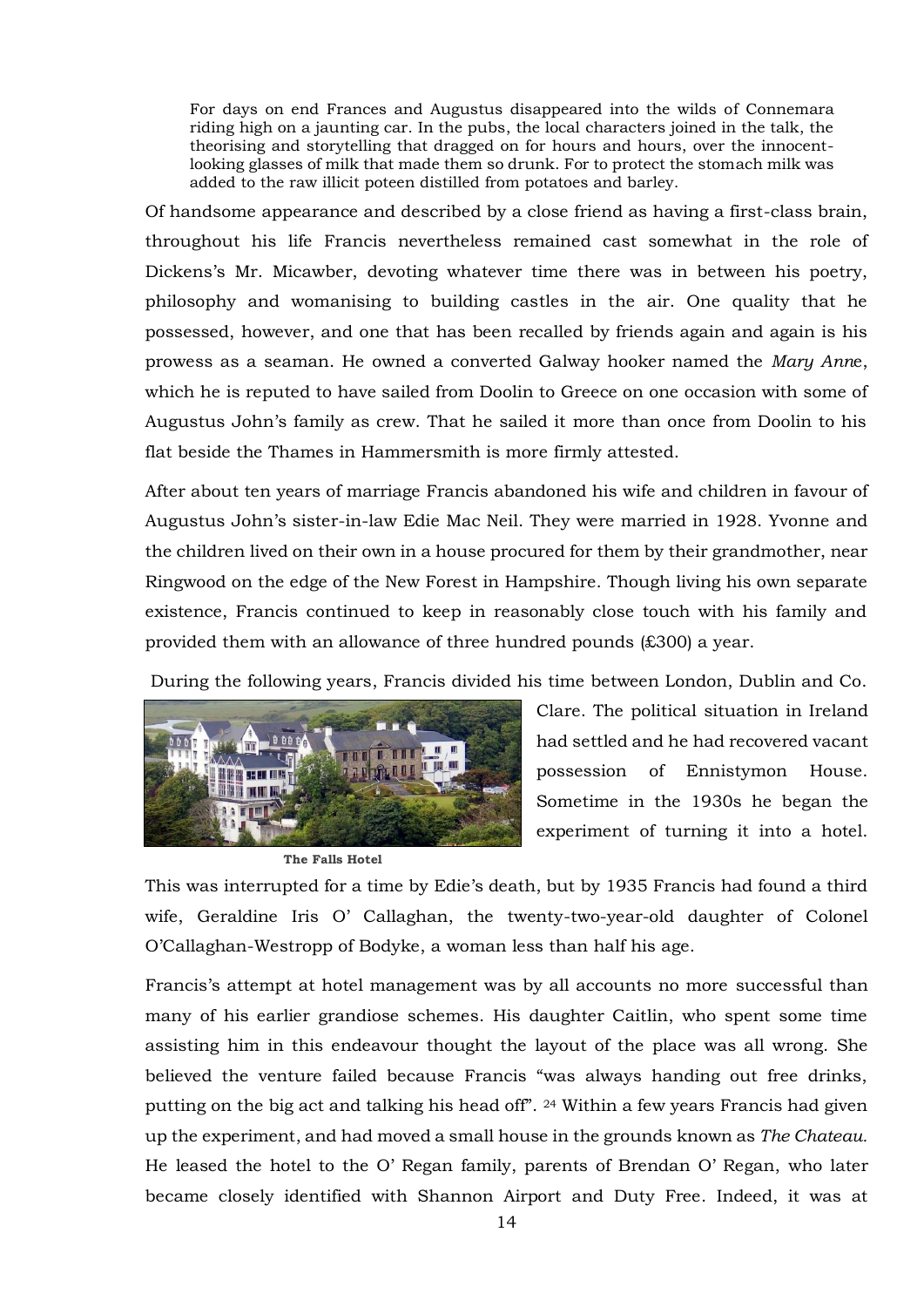Ennistymon that Brendan's entrepreneurial flair first came to notice when he began the novel scheme of supplying 'hot meals' in hay boxes from the hotel to the golfers at Lahinch.

By this time, Francis Macnamara had moved to Dublin living variously at Kildare Street, and Upper Baggot Street before finally settling at Sorrento Terrace in Dalkey towards the end of 1945. His health was failing rapidly and he was being cared for by his natural daughter, Katherine Patricia Macnamara or Pat, as she was always known. Visitors around this time included his daughter Nicolette and his first wife, Yvonne, with whom he had been exchanging letters for some time unknown to the family. Nicolette later discovered that she had been keeping him in touch with the family affairs. Francis died at Dalkey on 8 March, 1946. In an obituary in the *Irish Times* Joseph Hone wrote:

I am not alone in feeling that his pretensions to some superior understanding and integrity of intellect had some basis in fact…he broke a good deal of crockery on his way through life – that of others as well as his own – but I have never heard that he made an enemy. Perhaps only Ireland could have produced a Francis Macnamara: and only Ireland could have so failed to give direction to his remarkable gifts.<sup>25</sup>

#### **John Macnamara**

Francis Macnamara's eldest son John was born in 1908. He took up a career in the navy, having entered via the Nautical College at Pangbourne. After his marriage to Henriette Buffard a French woman, he left the navy, a qualified engineer, and was living in Paris when war was declared. With the idea of re-joining the navy he returned to England, but impatient at the navy's slowness in calling up its reservists, he joined the army instead. He attained the rank of major, and took part in some of the first experimental Commando raids on the French coast. His knowledge of French and France probably made him an obvious choice for such ventures for his sister Nicolette said he could easily pass as a Frenchman.

John and Henriette had no children. After the war, they went to America where John again worked as a civil engineer until Henriette's death in 1962. Already suffering from cancer, John returned to England to be cared for at Blashford in the New Forest by his sister Nicolette. He died at Blashford within a month of his homecoming. "Through the pain of his illness", Nicolette later wrote, "I learnt rather late in the day what Macnamara courage really meant". On John's death, the Macnamaras of Doolin and Ennistymon became extinct in the male line.

## **Nicolette Macnamara**

Nicolette was the oldest of Francis Macnamara's daughters. Born in 1911 she was brought up mostly in the New Forest, Hampshire, where under the guidance of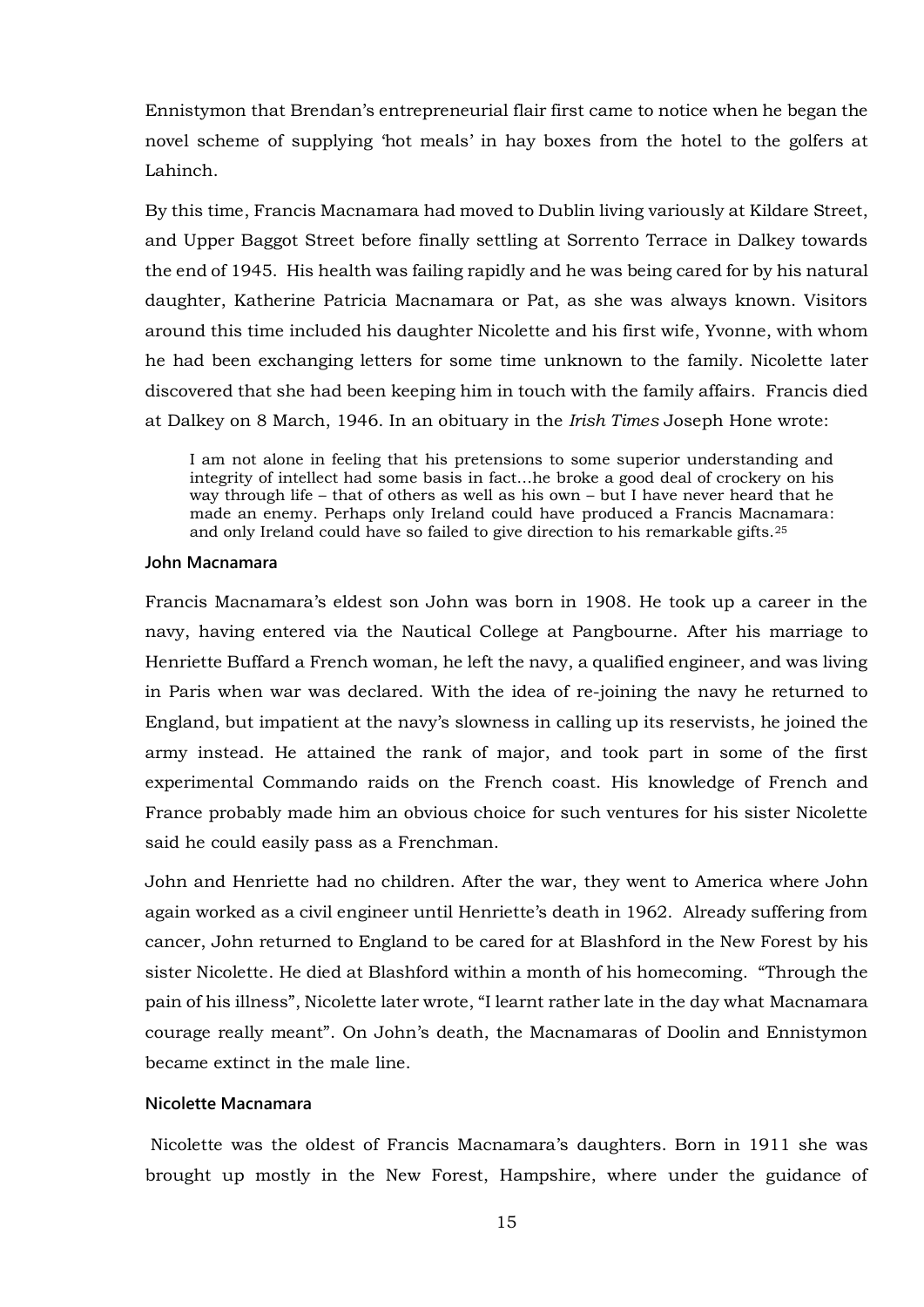Augustus John, she developed an interest in painting. After a period at school in France, she spent three years at the Slade School of Art where she met her future husband Anthony Devas. They were married at Ellingham parish church in Hampshire in 1931 and lived between Regent's Square in London, and Blashford. Anthony died in 1958 and seven years later Nicolette married another artist – Rupert Sheppard – whom she had known from her Slade school days. After the war, Rupert had gone to South Africa to become professor of Fine Art in Capetown University. After his wife died in 1962 he returned to England with his children. Three years later he married Nicolette.

Nicolette painted under the name Nicolette Macnamara and achieved considerable success mainly with landscapes and birds in watercolour and oils. She afterwards switched to writing, publishing in all six (6) books. Her autobiographical *Two Flamboyant Fathers* (1966) was an immediate success. Apart from this, her other works are - *Bonfire,* (1958) (this was her first novel. The film rights were later purchased), *Nightwatch* (1961)*, Black Eggs* (1970)*, Susannah's Nightingales* (1978)*,* and *Pegeen Crybaby* (1986). She died in 1987 and is buried at Ellingham Church, Hampshire. Her husband Rupert Sheppard died in 1992.

### **Brigit Macnamara:**

Born in Hammersmith in 1912, she afterwards lived at Blashford near Ringwood on the edge of the New Forest with her mother until Yvonne Macnamara died, after which she moved the short distance to South Gorley, still with the New Forest on her doorstep. Described by friends as 'a little eccentric', at some stage she changed her name by deed poll from Macnamara to Marnier. Never well off, she worked in a local hardware store in Ringwood, and as a supervisor at a Ringwood playgroup where friends said the children absolutely adored her. Due to a riding accident in which she tragically lost one eye, she always wore a black eye patch which gave her a somewhat piratical air. A friend, who knew her for most of her life gave the following impression of Brigit:

She was not particularly tall and was quite gaunt in later years; her hair was long and always worn up, held together in somewhat untidy fashion with large numbers of hairgrips. Physically very strong, she loved being outdoors in her garden or on the Forest best of all and would walk miles at a time in all weathers, always with one of her long succession of dogs in tow. The back door to her house, *Elm Trees*, was always open to me and anyone else who wanted to spend some quality time just chatting, having a few drinks of whatever, or eating good healthy food - Brigit would always make herself a salad the French way with wonderful home-made dressing every single day and eat it with her supper, even if that consisted of sausage and mash!

Brigit never married but was the mother of two sons - Tobias and Edward. She died in August 1994, just days after her younger sister Caitlin, and is buried with her mother and sister Nicolette at Ellingham Church in Hampshire.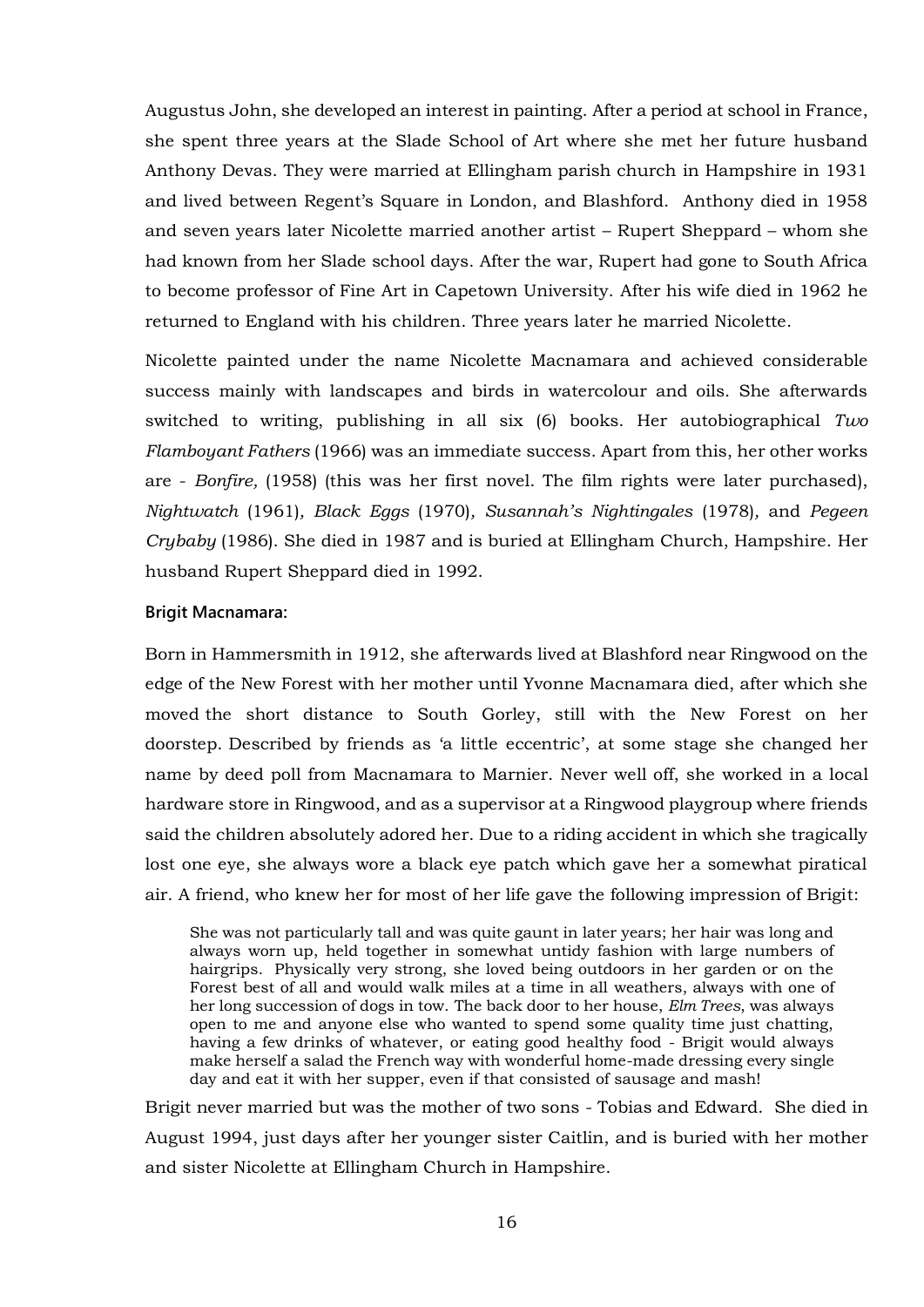## **Caitlin Macnamara**

Born in Hammersmith in 1913. Along with the other children she too moved to Blashford with her mother after their father had abandoned them for another woman. She was educated mostly at home apart from a period spent at Grovely Manor School in Bournemouth. She also spent some time at a dancing school in London during which father and daughter relationships were again restored when she lived with Francis in Regent's Square.

In July 1937, at Penzance registry office Caitlin married the Welsh poet, Dylan Thomas. They lived first with Dylan's parents on the outskirts of Swansea, afterwards with Caitlin's mother at Blashford before finally settling at Laugharne in Carmarthenshire in the iconic 'Boat House' overlooking the estuary. This remained their home until Dylan's untimely death in 1953, aged only thirty-nine, while on a lecture tour in New York.

Four years after Dylan's death Caitlin and the children moved to Rome. There followed a period of emotional and psychological distress, marked by Caitlin's attendance at alcoholics anonymous and treatment at clinics in London, Rome and Sicily. Towards the end of 1957 Caitlin's world began to improve particularly after a chance meeting in Rome with Giuseppe Fazio, a Sicilian, with whom she began a relationship, which survived until death separated them almost four decades later. After some years in Rome they moved to Catania in Sicily to a house owned by Giuseppe's mother, and it was there that Caitlin died in July 1994 aged 80 years. At her request, her remains were taken back to Wales to be buried next to Dylan in Laugharne. Although Caitlin and Giuseppe Fazio had never married, they had a son together, Francesco, who was born in 1963 when Caitlin was 49.

Like her sister, Nicolette, Caitlin Thomas was also a writer, although of lesser acclaim. Her books include *Leftover life to Kill* (1957), *Not Quite Posthumous Letters to my Daughter* (1963) and (with George Tremlett) *Caitlin, a Warring Absence* (1986).

Caitlin and Dylan had two sons, Llewellyn ("Wellie") (1939-2000), Colm (1949-2012) and a daughter Aeronwy (1943-2009). Aeronwy, a writer and poet in her own right, began her working life as a trainee nurse, later turning to films working as a publicist for a film studio and then as a journalist in Rome and elsewhere. Her published works include *Later then Laugharne*, *Poems and memories and Rooks and Poems.* In 1973 Aeronwy married Trefor Ellis from Pontypridd, a tenor with the London Welsh Chorale. They lived in New Malden, Surrey, where they brought up two children. Diagnosed in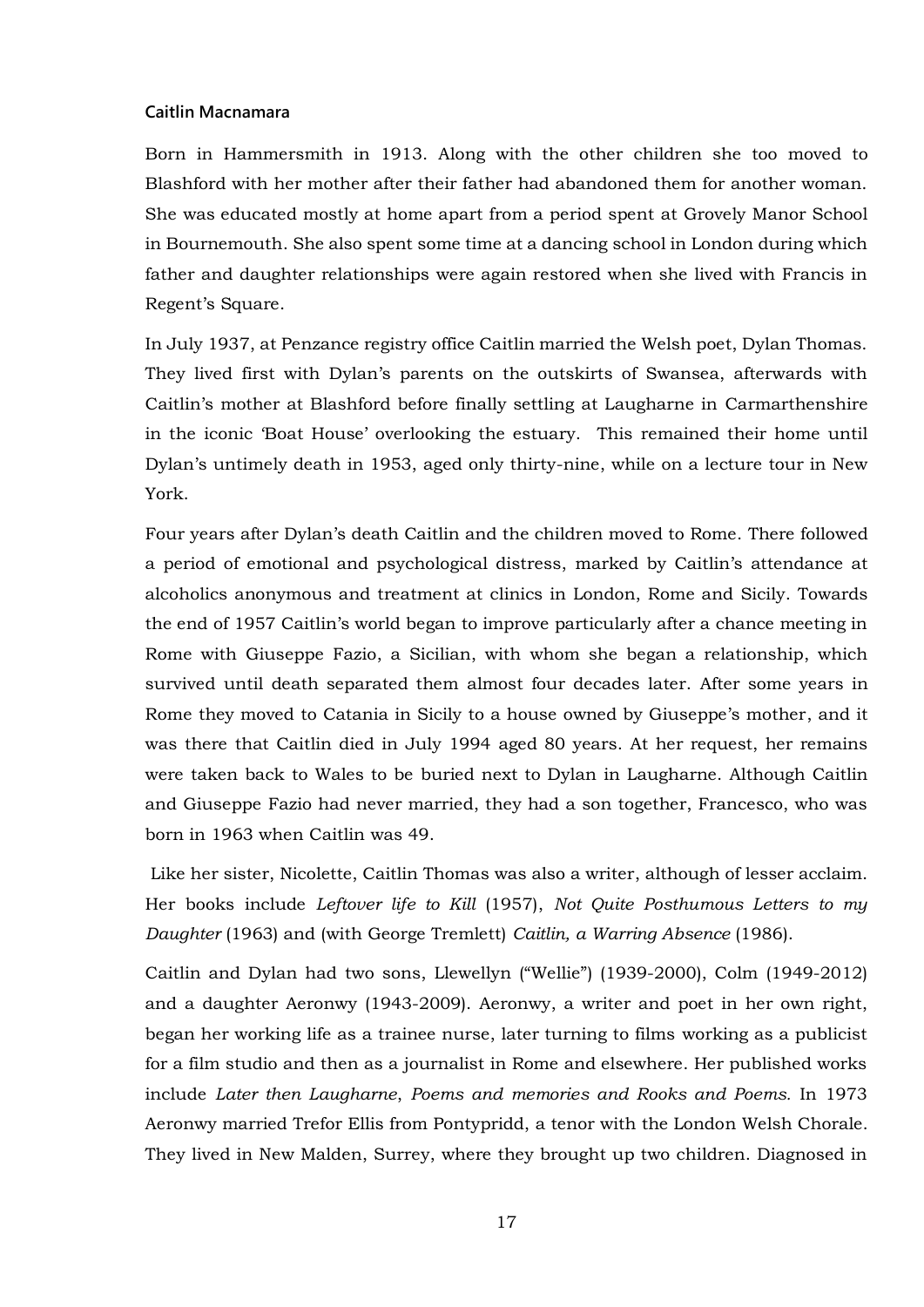her early thirties with a bone marrow disease known as myelofibrosis, Aeronwy Thomas died on 27 July, 2009.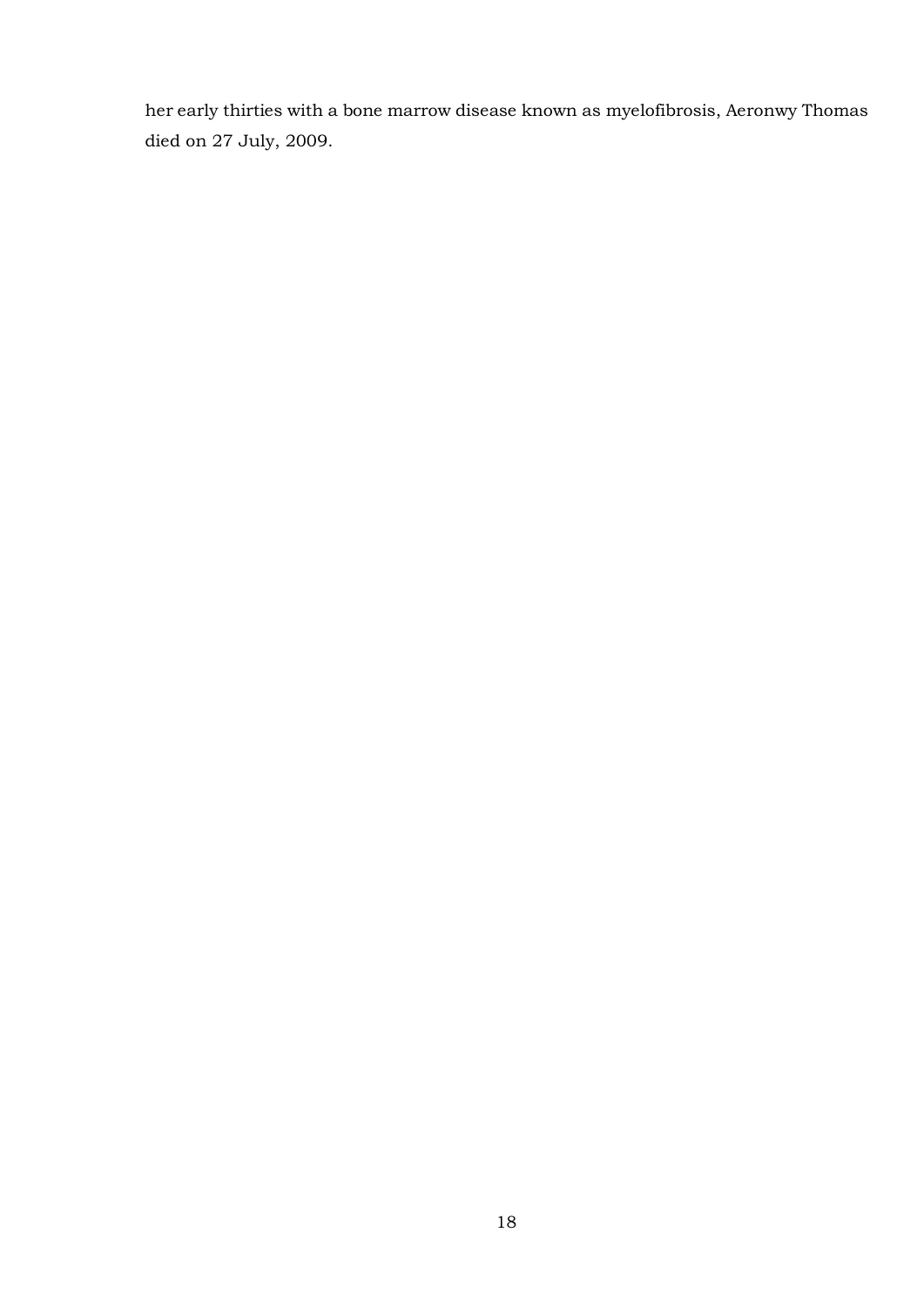#### **A Selective pedigree of the Macnamaras of Doolin & Ennistymon**

#### **TEIGE Macnamara**

(4<sup>th</sup> in descent from John Macnamara 'Fionn' of Cratloe & Knappogue. (He married Ann Nugent) <sup>26</sup>

## **BARTHOLOMEW Macnamara (**b. 1685)

Of Ballynacarrgy, Newmarket-on-Fergus, and afterwards of Murrough & Gleninagh) mar. Dorothy Brock dau. of the Mayor of Galway.

| <b>WILLIAM Macnamara (1714-</b> | Michael | Teique (of | John mar, dau of    | Mgt. mar  | Mary m. | Ann m. Laurence  |
|---------------------------------|---------|------------|---------------------|-----------|---------|------------------|
| 1762) mar. Catherine            | d.S.D.  | Fermovle)  | Anthony Mc Donagh   | Robert    | Hugh    | Comyn, Kilcorney |
| Sarsfield of Doolin             |         |            | of Ir. Brigade fame | Skerritt. | Davoren |                  |

| <b>FRANCIS Macnamara (1750-1821) of</b><br>Doolin. Mar. Jane Stamer, Carnelly House, | William<br>d.s.p | Mary married<br>Francis Martin | Catherine | Dorothy mar. David<br>Comvn J.P. Bishop's | Ann |
|--------------------------------------------------------------------------------------|------------------|--------------------------------|-----------|-------------------------------------------|-----|
| Clarecastle.                                                                         |                  |                                |           | Quarter                                   |     |

| <b>WILLIAM Nugent Macnamara (1775-</b> | (1) Richard (of Oughdarra) (3) George (4) Francis of Aran View (5) Henry, a             |
|----------------------------------------|-----------------------------------------------------------------------------------------|
| 1856) MP for Clare 1830-1847). Mar     | midshipman, royal navy (6) John (of Moher). (7) Sir Burton, admiral Royal Navy (8)      |
| Susannah Finucane dau and co-heiress   | Brock, died young in Jamaica (9) Stamer (died in childhood). (10) Honoria (d. aged 20). |
| of Judge Matthias Finucane.            | (11) Dorothy Catherine mar. Capt. Calcutt, father of Francis Macnamara Calcutt, MP for  |
|                                        | Clare (1858-63).                                                                        |

**COL. FRANCIS Macnamara** (1802- 1873), M.P. for Ennis. Mar (1860) Helen Mc Dermott. Extended Ennistymon House (1863) Jane (d. aged 19) bur. in Quin Abbey Susan mar Robert Mansergh Honora m. Ed. Armstrong Matilda mar Gerald O'Connor, Co. Kerry Louise (mar Capt. Vignoles)

┪

| <b>HENRY VALENTINE Macnamara (1861-</b>   | William James, Bushy park, Ennis. High  | Frances Susan, married Robert Twigge, |
|-------------------------------------------|-----------------------------------------|---------------------------------------|
| 1925), High Sheriff (1883). Married Edith | Sheriff, Co. Clare (1892). Married Mary | Privy Chamberlain to Pope Leo XIII    |
| Elizabeth Cooper                          | Sarita Keane, Ennis.                    |                                       |
|                                           |                                         |                                       |

| FRANCIS Macnamara (1884 -1946) married (1)<br>Yvonne Majolier (ii) Edie Mac Neil (iii) Geraldine Iris<br>O' Callaghan. Converted Ennistymon House to Falls<br>Hotel. | Valentine | George | Edith Elizabeth mar.<br>Dis. Inspector Cruise<br>(RIC) | Doreen<br>Finola | Honor<br>Nesta |
|----------------------------------------------------------------------------------------------------------------------------------------------------------------------|-----------|--------|--------------------------------------------------------|------------------|----------------|
|----------------------------------------------------------------------------------------------------------------------------------------------------------------------|-----------|--------|--------------------------------------------------------|------------------|----------------|

| JOHN Macnamara           | Nicolette (1911- | <b>Brigit (1912-</b> | Caitlin (1913-1994). B. at              | Katherine Patricia      |
|--------------------------|------------------|----------------------|-----------------------------------------|-------------------------|
| (1908-1962). Royal       | 1987). married   | 1994)                | Hammersmith. Married the Welsh          | ("Pat"), a natural dau. |
| Navy. Civil Engineer in  | (1) Rupert       | Changed her          | poet, Dylan Thomas (1914-1953). Died    | of Francis Macnamara.   |
| Paris and U.S.A. Married | Sheppard (ii)    | name to              | in Sicily in 1994. Buried with Dylan in | Married Ed. Ward-       |
| Henriette Buffard and    | Anthony Devas.   | Marnier by           | Laugharne, Carmarthen.                  | Lloyd, Co. Limerick.    |
| died s.p. in England.    |                  | deed poll.           |                                         | She died in 1991.       |